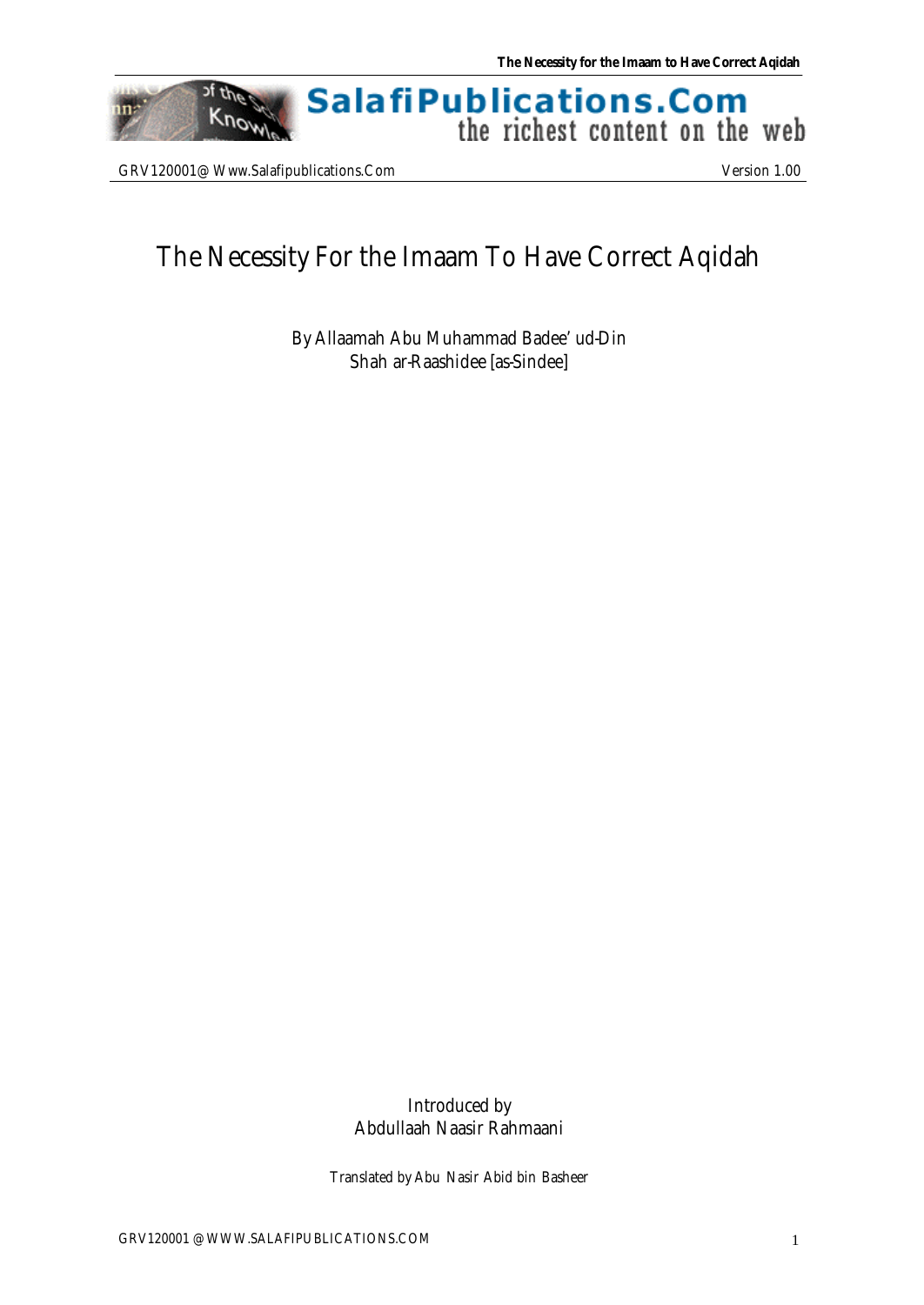## **Introduction**

Praise be to Allaah, Lord of the worlds, and the final outcome is for the pious. May the peace and blessings be upon the most noble of Prophets and Messengers, upon his family and all those who follow him up until the Last Day.

The subject matter of this treatise is that the prayer behind the follower of the Hanafi madhab should be abandoned due to the abundant mistakes in their aqeedah. It is clear that the correctness of the aqeedah is the greatest obligation and the most important aspect of the Deen of Islaam. It is due to the correct aqeedah that the perfection and acceptance of the actions is based upon and restricted to. The place of aqeedah is in the heart of the individual, while actions are related to the rest of the bodily limbs and the relationship between the heart and the limbs is clarified in the following hadeeth: *" Verily there is in the body a piece of flesh which if it is correct then the whole body is correct and if it is corrupt then the whole body is corrupt, verily it is the heart."*

This hadeeth clearly shows that the well being of the heart i.e. correct aqeedah, is related to the whole body, meaning that the acceptance of actions is restricted and limited [to correctness of aqeedah, and not absolute], just as the corruption of the heart i.e. the corruption of the aqeedah, necessitates corruption of the rest of the body and actions of the limbs. Because of this the rejection of righteous actions of the hypocrites in the Qur'aan was stated to be due to the corruption of the heart which is the corruption of their aqeedah.

"In their hearts is a disease" [al-Baqarah (2):10]

The correct aqeedah means that all the rights and regulations are in accordance with the correct Sharee'ah, upon the understanding of the Qur'aan and Sunnah as intended by Allaah and His Messenger, without any scope for deviation.

After this brief introduction it should be clear that many beliefs of the Hanafi's are in opposition to the Qur'aan and Sunnah and the understanding of the Salaf. Hence the book presents many of the beliefs based upon the evidences in the light of their (the Hanafi's) own books and it has been clarified that all those beliefs are in opposition to the Qur'aan and Sunnah.

Following is a summary of the beliefs, which have been explained in the treatise:

1. The Hanafi's consider it correct to perform ta'weel of the attributes of Allaah. Therefore it has been reported in their books that they regard the istiwaa upon the Throne to mean victory and conquering. And they perform ta'weel of the Hands of Allaah to mean His Power and the 'uluw of Allaah is interpreted as greatness.

However all the Quraanic verses regarding the Attributes of Allaah are categorized under the mutashabihaat (unclear verses) $^1$ , upon which it is obligatory to have Imaan without

l  $1$  From the point of view of the knowledge of the true nature of the Attributes, since that does not come in the texts of the Book and the Sunnah, and nor is it known. As for the meaning of the Attributes, then they are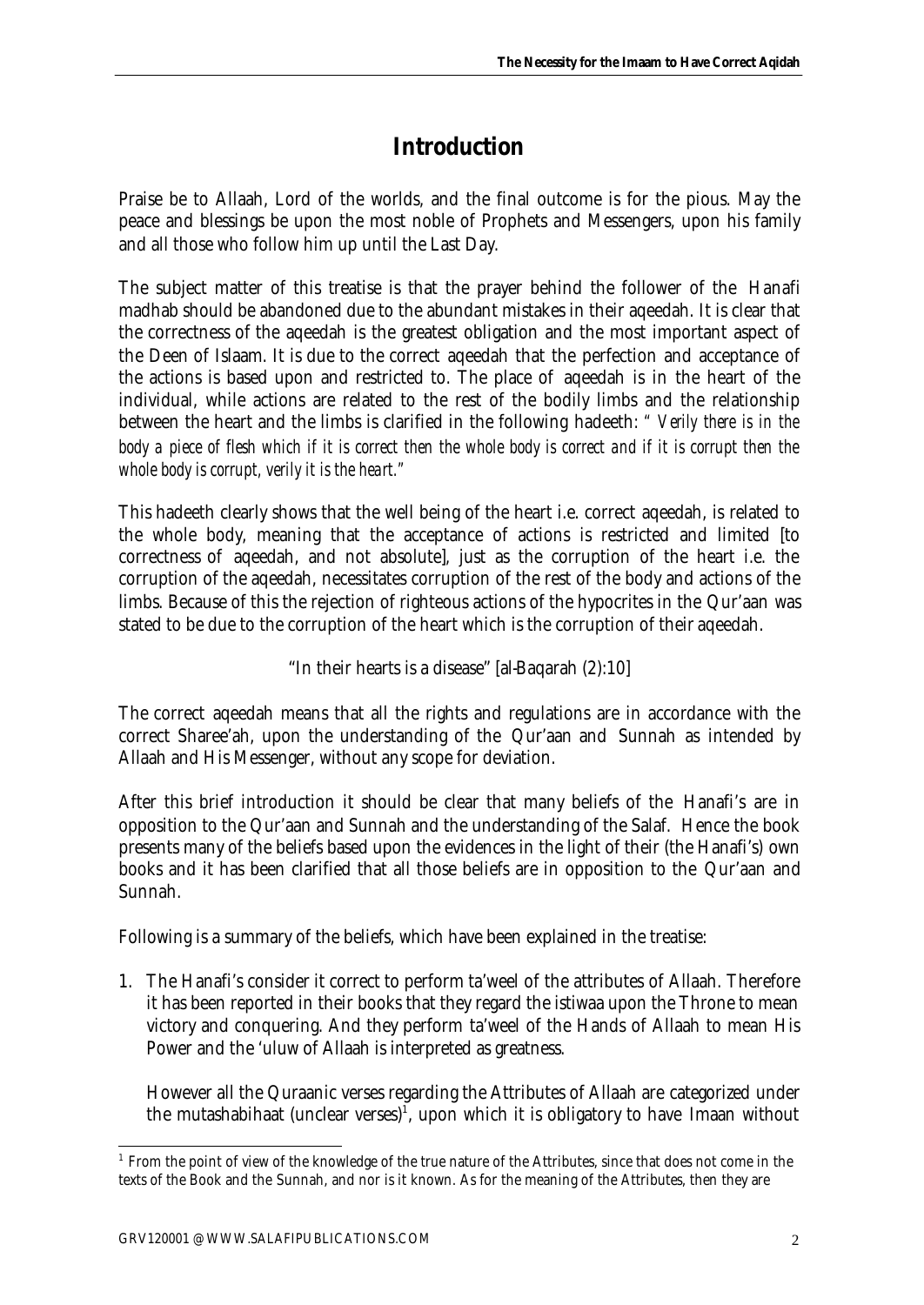asking how. This Imaan must be completely pure and free from every type of ta'weel, tashbeeh, [takyeef, ta'teel] etc. And Allaah has described this to be a sign of the people of Imaan and only those individuals who carry this belief were named as those who are firmly rooted in knowledge. However, those who perform ta'weel of the Names and Attributes of Allaah have been included amongst the people of deviation, whose hearts are confused, deviated and untrustworthy.

Within the same discussion it has been clearly demonstrated that the major Hanafi's hold the belief of *wahdatul wajood*. And the extent to which Allaah is insulted due to this belief is perhaps not found in any other (deviated) belief, Exalted is Allaah above that falsehood, with a great and lofty exaltation.

- 2.The Hanafi's do not believe the Qur'aan to be the Speech of Allaah, rather they believe it to be only an indication of His Speech. Such that in connection with this issue various statements have been presented from the book *Sharh Aqaaid Nasfiyyah*. The basis for this corrupt belief is the foundation for another corrupt belief, that is, since this Qur'aan is only the understanding of the real Qur'aan, then it's understanding in any other language is also the Qur'aan. Hence they deem it permissible to pray in languages other than Arabic.
- 3.The Hanafi's say that it is permissible to perform tawassul by means of personalities. With regard to this issue the treatise includes some of the poems which were mentioned by the major Hanafi's such as Allaamah Ashraf Ali Thaanavi and Haji Amdaadullaah, Muhajir Makki, which contain clear and manifest shirk.
- 4.The Hanafi's describe the Messenger of Allaah with eternal life. Such that they regard him to be alive in his blessed grave and not in the life of barzakh. However eternal life is only an attribute of Allaah and He has no partners in this attribute.
- 5.With regards to issues of Imaan, the belief of the Hanafi's is in clear contradiction to the book of Allaah and the Sunnah, due to the fact that they do not believe in the increasing and decreasing of the Imaan. However in many places in the Qur'aan, actions have been linked with the increase of the Imaan. Similarly, they do not accept actions to be a part of Imaan, rather according to the Hanafi's Imaan is only affirmation upon the tongue and belief in the heart.

So consider the point, that when actions are not considered to be part of Imaan then prayer, which is also an action, is not regarded as part of Imaan, then on this basis how can there be prayer behind them?

However, Allaah, The Most High has specifically named prayer as Imaan. In the hadeeth, the abandonment of the prayer is regarded as kufr. So which issue is it that prevents prayer from being part of Imaan? So when their foundation in the issue of prayer is wrong, then what is the point of performing prayer behind them?

known, affirmed and passed on, without ta'weel and the likes. And the guiding principle in this affair is what has been reported from Imaam Maalik and his statement concerning Istiwaa. [Ed.]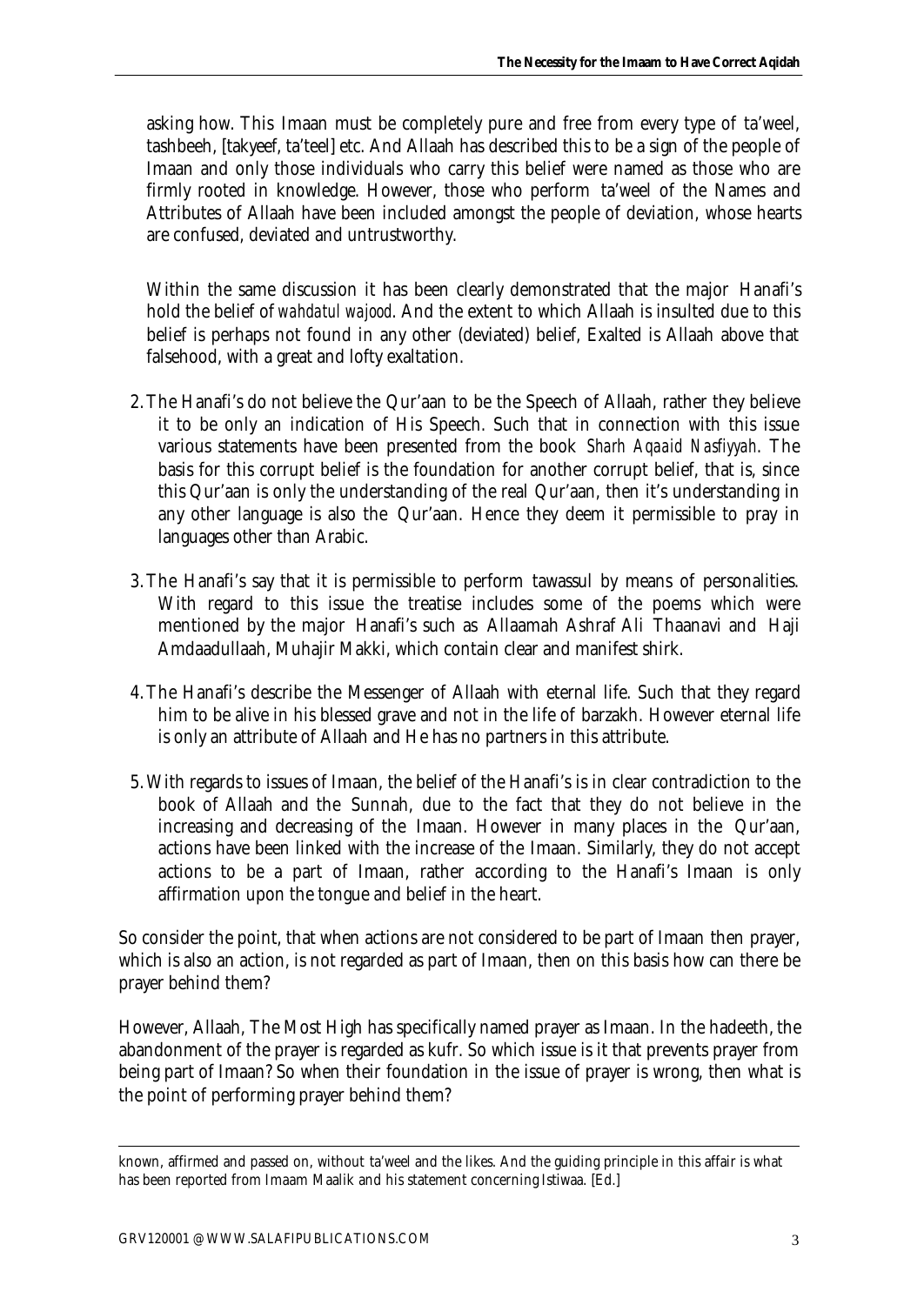Honourable readers, based on the above mentioned points it is established that many beliefs found with the Hanafis suffer from extreme deviation and confusion. Therefore, how can the following of an imaam with deviated beliefs be correct?

Under the present topic, another issue can be discussed and that is taqleed (blind following) of a person in a form that has generally afflicted every person in our country, except those whom Allaah wills.

Rigid taqleed is a great deviation of the aqeedah and it enters the bounds of shirk, such that the statements of the Imaan are given precedence over and above clear and manifest rules and regulations in the Qur'aan and hadeeth. A glimpse of which becomes manifest with the following example: Along with the *Jaami of Tirmidhi* a commentary is also presented named "Taqreer of Tirmidhi" which is written by Mahmood Al Hassan Deobandi. While discussing an issue of fiqh on "Khiyaar ul Majlis"<sup>2</sup> a difference of opinion with the Shafee's has been presented in this book. Then the ahadeeth used as proof by the Shafi'ees have also been presented. After this the author states his opinion, as follows: "**As a matter of fact and justice in this issue Imaan Shafi'ee's opinion attains greater weight, but since we are blind followers, it is obligatory upon us to make taqleed of Imaam Abu Hanifah**." (*Taqreer ut-Tirmidhi* pg. 39-40)

Honourable readers, consider the rigid taqleed above, in which the truth is determined by pure taqleed and by it the truth is opposed and falsehood is given preference. This is extremely amazing rigidity because the truth was recognised first and its recognition (according to them) means '..that the sharia'h and rule of Allaah and His Messenger is something which opposes the ruling of Imaan Abu Hanifah, and we will not agree with Allaah and His Messenger rather only with the saying of our Imaam.'

Further, with the above example he is also trying to prove that in case of such a dispute, taqleed of the Imaam is necessary and that there in no need to act in accordance with the truth i.e. the saying of Allaah and His Messenger. Verily to Allaah we belong and unto Him is the return.

So with justice please state, isn't this kind of mentality interference in the sharia'h of Allaah and isn't it synonymous with Shirk in the ruling of Allaah?

This is obviously 'Shirk in Ruling' and Allaah the Most High stated:

#### **"And he makes none to share in His Decision and His Rule." [al-Kahf (18):26]**

### **"(And) if you differ in anything amongst yourselves, refer to Allaah and His Messenger (may the peace and blessings of Allaah be upon him)" [an-Nisaa (4):59]**

#### **"To each among you, We have prescribed a law and a clear way"**

 $2<sup>2</sup>$  If the parties to a business transaction have not parted from each other, though they may have left the place of agreement, one of them has the option to cancel the sale. This is called Khiyaarul Majlis. [Translator's note]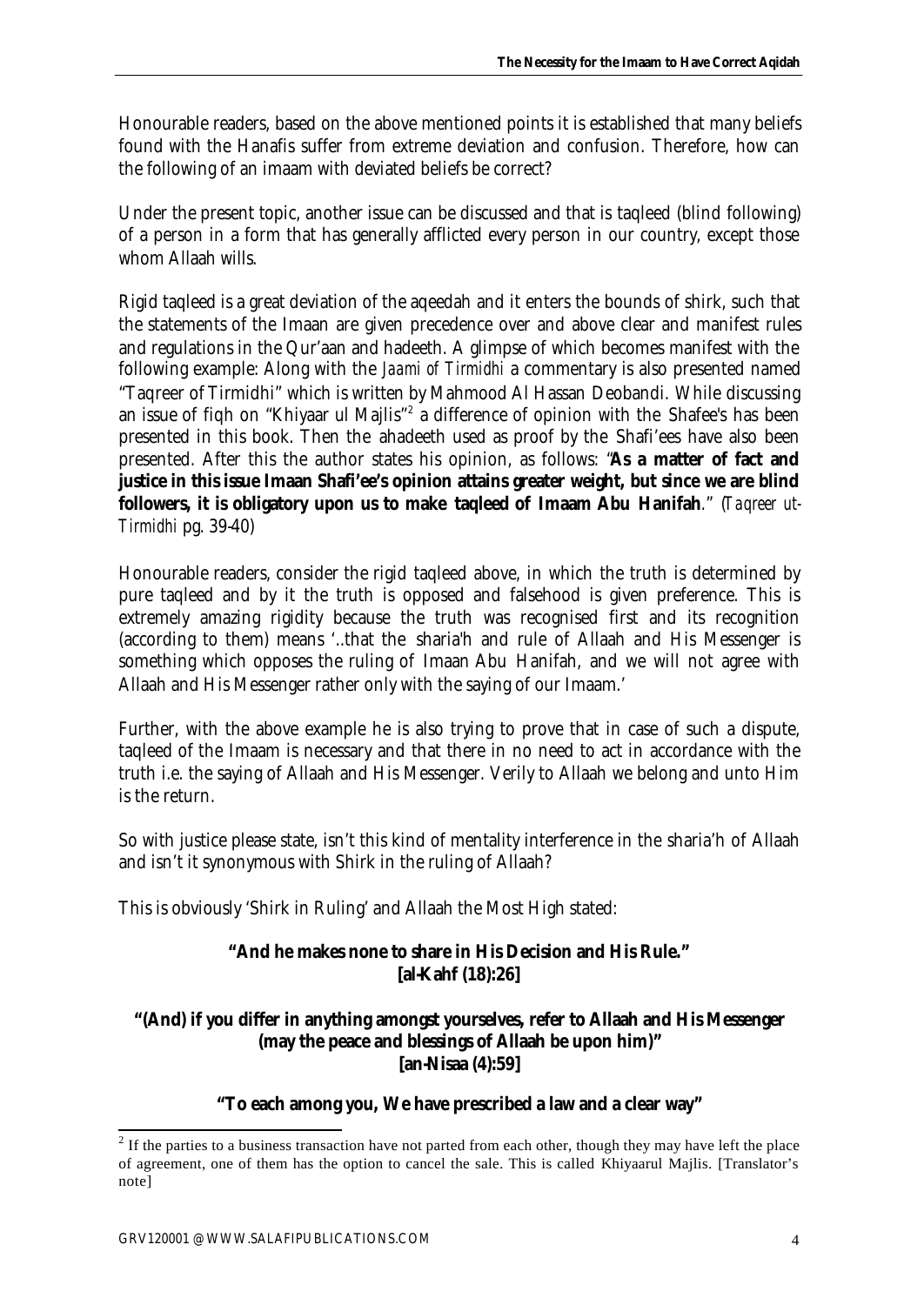## **[al-Maaidah (5):48]**

Honourable readers! Just as Allaah is truly the only deity worthy of worship and worship of others besides Him is shirk, likewise He is alone without partners in His legislation and rule and obeying others beside Him is also shirk. The difference is that the former is shirk in worship while the later is shirk in obedience. Moreover, the obedience of the Messenger is obligatory because obeying him (may the peace and blessings of Allaah be upon him) and obeying Allaah the Most High, are not two different aspects rather, they are the same thing, Allaah says:

### **"He who obeys the Messenger, has indeed obeyed Allaah." [an-Nisaa (4): 80]**

The wording of a hadeeth in Saheeh Bukhaari is "Whoever obeys Muhammad has obeyed Allaah and whoever disobeys Muhammad has disobeyed Allaah".

Honourable readers! The following verse in the noble Qur'aan regarding taqleed of an individual being regarded as Shirk, deserves extreme thought, Allaah the Most High says:

## **"They took their rabbis and their monks to be their lords besides Allaah" [at-Tawbah 13]**

The verse shows that the People of the Book had made their scholars and rabbis, lords besides Allaah, even though Allaah had commanded them to worship Him alone. But making their scholars lords did not mean that they worshipped them or sacrificed for them or prostrated to them. Rather, it meant that they obeyed their scholars in every single matter. In the Sunan of Tirmidhi the hadeeth of the Messenger (may the peace and blessings of Allaah be upon him) regarding the above matter is as follows: *"They did not worship them rather, when the scholars would make something permissible, they would consider it permissible and if they made something impermissible, they would consider it to be impermissible."*

Therefore obeying the scholars in every matter and accepting that which they made permissible and impermissible was considered making them into lords, and obviously this is shirk. Someone asked Hudhaifah (may Allaah be Pleased with him): *"Did the People of the Book worship their scholars and rabbi's?" He said, "No, rather they accepted that which they made permissible and impermissible. And this is what Allaah regarded as worship and due to this despicable action, He stated that they have taken their scholars as their lords."*

Under the same verse, Imaam Qurtubi states: "They made their scholars and rabbi's their lords because they obeyed them in everything." (Tafseer Qurtubi volume 8 page 120)

Unfortunately, the same rigid taqleed exists even in our time, where the whole deen has been built upon one Imaam, and his fataawa and sayings are accepted for every single ruling.

This rigidity is a major deviation in aqeedah, while all the noble scholars are free from this. Therefore if this is the mentality of those Hanafi imaams, then how can following them be correct?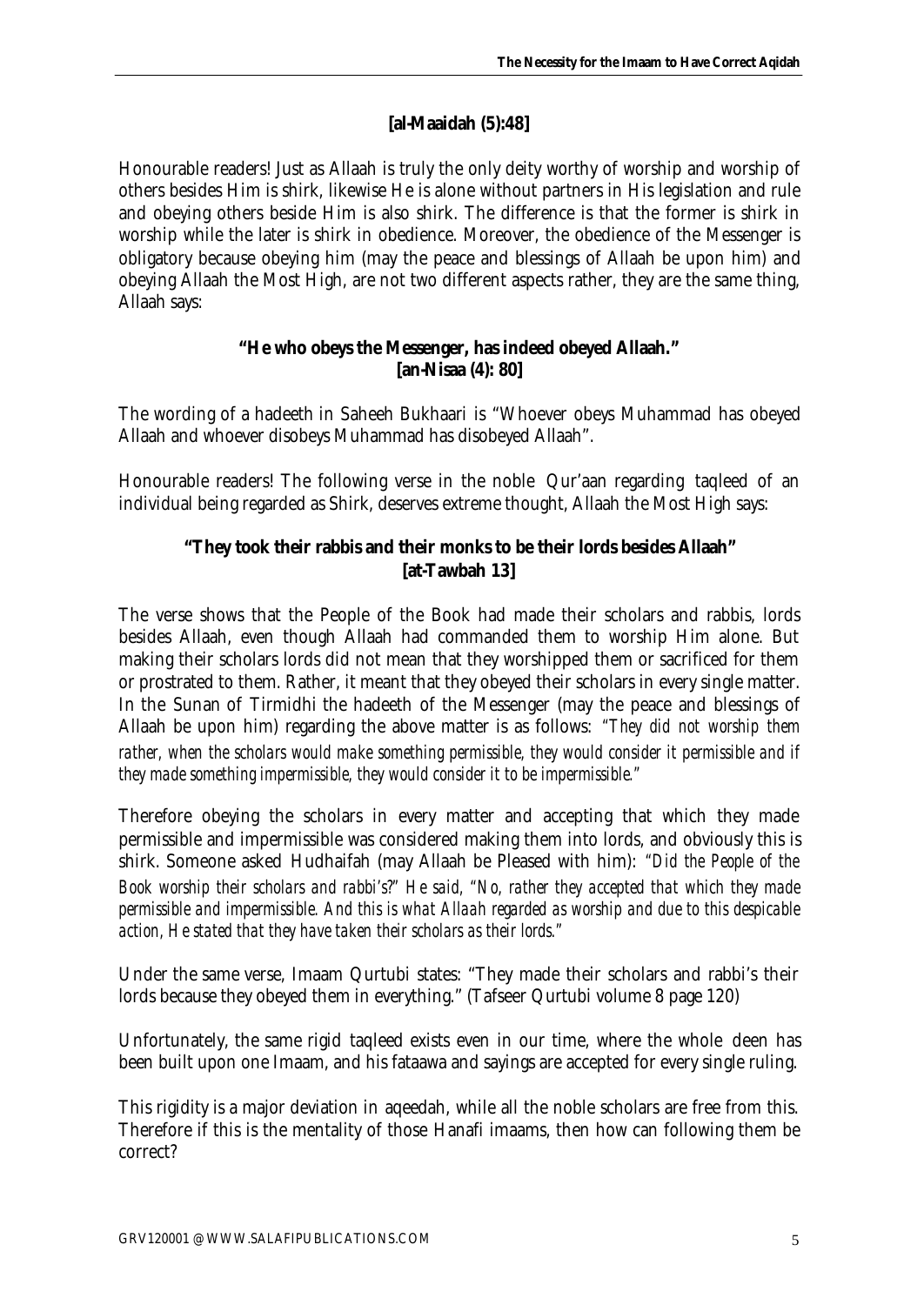May Allaah grant us the ability to correct our beliefs and bless us with the true love for the Book and the Sunnah.

May the peace and blessings be upon our Prophet Muhammad, upon his family and all those who follow him till the last day.

Abdullaah Naasir Rahmaani Principal of Jam'iyah Ahl ul Hadeeth, Sindh.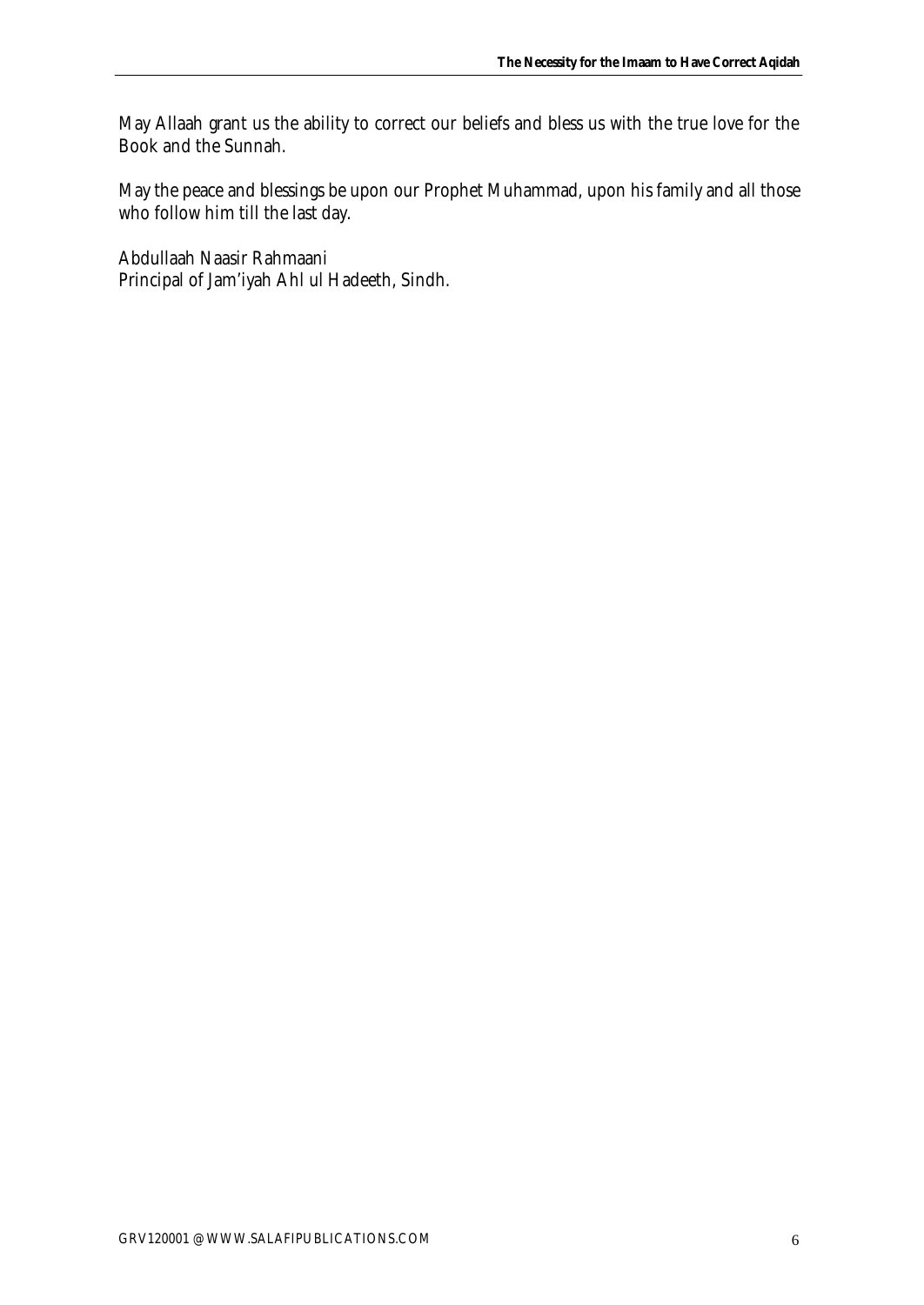# **The Text**

## **In the Name of Allaah the Most Beneficent the Most Merciful**

*We Praise Allaah and we send Salutations upon the Noble Messenger*

### **Question: Is it correct to pray behind the followers of the Hanafi madhab?**

**Answer:** All success is from Allaah. The following errors found in the basic beliefs of the Hanafi's make it forbidden to follow them in prayer.

**Firstly**: To continuously perform ta'weel of the attributes of Allaah and to consider it correct.

The book of Allaamah Khaleel Ahmad Sahaaranpuree "*Al-Mahnad 'ala al-Mufnad*" is a collection of the beliefs of the Deobandi scholars and contains affirmations of their famous and major scholars, such as Allaamah Mahmood Al Hasan Shaikh ul-Hind, Allaamah Amir Hasan Amruhi, Allaamah Ashraf Ali Thaanavi, Allaamah Kifaayatullaah and others. This book contains the following on page 10: *"And the suitable ta'weel of the verses has been performed by our imaams based on the correct language and the religion, so that those with less understanding may comprehend them, for example Istawaa which implies victory and Hand which implies power."*

So this is correct according to them, however these types of ta'weel are against the aqeedah of the Salaf us Saaliheen rather against the numerous rulings of the Qur'aan and Hadeeth. Hafidh Abu Baker al-Isma'eeli states: *"Know, may Allaah have mercy upon you, the madhab of Ahl ul hadeeth (i.e. Ahl us Sunnah wal Jamaah) is:*

*Affirmation of Allaah, His Angles, His Books, His Messengers. To accept that which is stated in the Book of Allaah or authentically reported from the Messenger of Allaah (may the peace and blessings of Allaah be upon him), there can be no comparison made with it. They believe that Allaah the Most High is called upon by His Beautiful Names and He is described by His Attributes, those which He described Himself with and which His Prophet (may the peace and blessings of Allaah be upon him) described Him with. He created Adam (alaihis-salaam) with His Hands and both His Hands are outstretched. To have belief in this without asking how they are. And He made Istawaa upon His Throne, without asking how, for he affirmed that He made Istawaa but He did not mention how His Istiwaa was."*

The like of this is mentioned in al-Hafidh adh-Dhahabi's book *Al-'Uluw lil Alee-il-Ghaffaar* on page 145 (Printed in India).

It is established that this ta'weel of the Hanafi's is in opposition to the consensus of the Salaf who unanimously believed that Allaah is above His Throne.

Imaam Al-Baihaqi reports from Imaam Al-Awzaa'ee in his book *Al Asmaa was Sifaat* on page 391 (Printed in India): "*We and the many Tabi'een say: Verily Allaah the Glorious, has mentioned*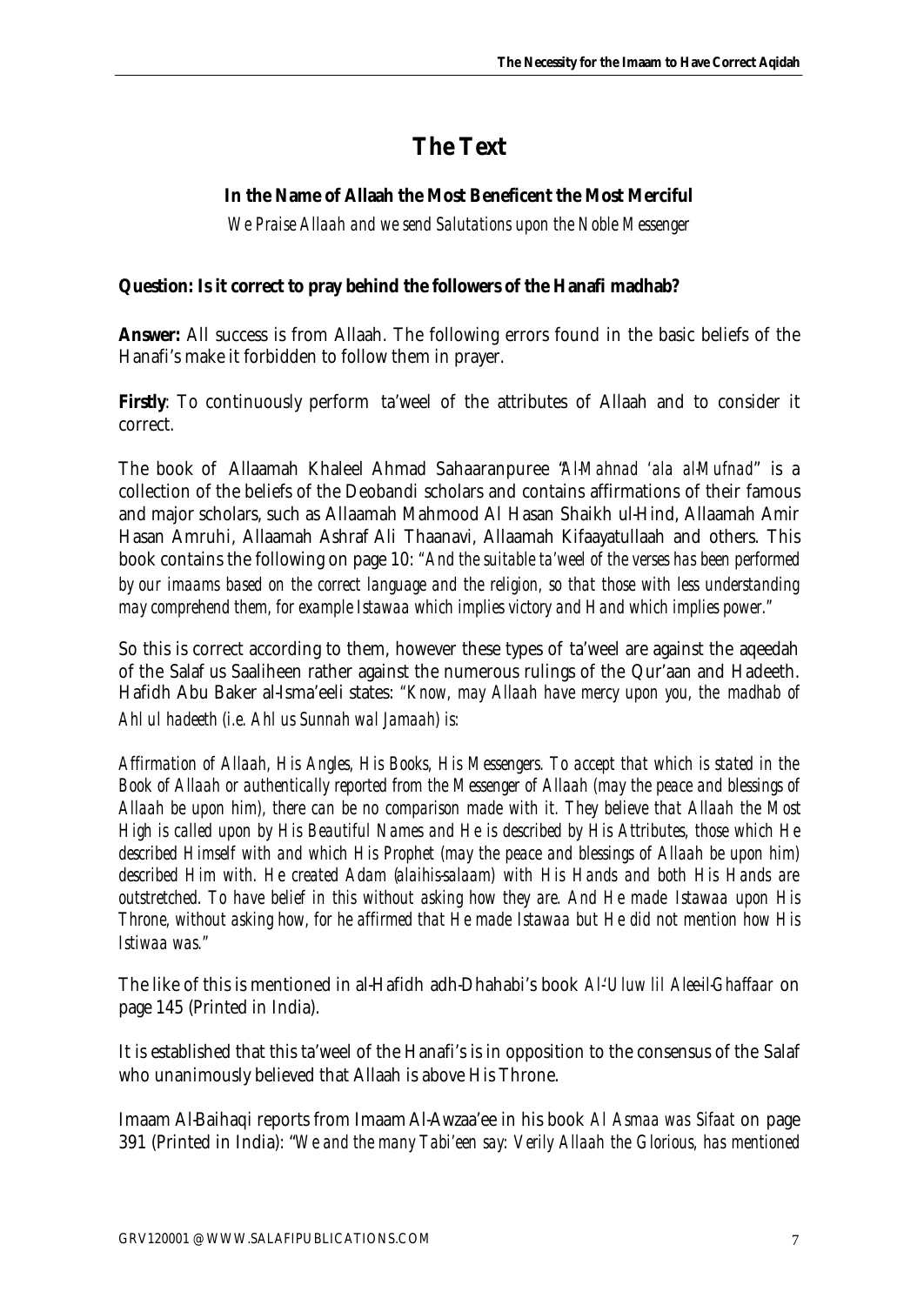*that He is above His throne and we believe in what is proved by the Sunnah regarding His Attributes, the Mighty, the Most High."*

Al Hafidh Abu 'Abdullah ibn Battah said in the book in *al-Ibaanah*: *"The Muslims from the Companions and the Tabi'een have consensus upon the fact that Allaah is above His Throne, above the heavens, separate from the creation".*

Similarly the imaams of the Deen Abu Ismaa'eel Ansaari, Abdur Rahmaan bin Haatim, Abu Nasr As-Sajzee, Abul Hasan al-Asharee, Abu Umar at-Talamankee, Abu Naeem Asfahaani and Abu Bakr Ismaa'eel as-Saaboonee report a consensus of the Salaf as occurs, in *Al-'Uluww* of adh-Dhahabi.

In Imaam Haakim's *Marifatul Uloom ul Hadeeth* on page 84 it is reported from Imaam Ibn Khuzaimah, that he said: *"Whoever does not accept that Allaah is upon His Throne and that He has made istiwaa above the heavens, then he is a disbeliever in his Lord. He should be ordered to repent. So if he repents then that is better for him, otherwise his neck should be struck off and thrown on a rubbish heap. So that the Muslims and the community are not harmed by the foul stench of his body. And his wealth is rejected, it is not inherited by any of the Muslims, since a Muslim cannot inherit from a kaafir, as was mentioned by the Prophet (may the peace and blessings of Allaah be upon him)."*

For further detail, refer to our book *Tawheed Khaalis.*

On the other hand we have the reputed tafseer of the Hanafi ulemaa written by Allaamah Abul-Barakaat an-Nasfi, who is considered to be a *mujtahid* in his madhab, as occurs in the book *At-Ta'leeqaat as-Suneeyah alal Fawaaid al-Baheeyah* of Allaamah Abdul Hai Lucknowi on page 101.

He describes in every place in his tafseer *Madarik ut-Tanzeel wa Haqaiq ut -Ta'weel*, the meaning of istiwaa to be *istailaa* (He conquered). In one place he writes:*"The verse 'Then He made istiwaa' means istailaa (He conquered) the Throne. He connected conquering to the Arsh, since He the Supreme, the Most High, conquered all the creation because the Arsh is the most superior and the highest of the creation. The interpretation of the Arsh to mean a throne and istiwaa to mean settled upon, as the mushbihah say, is falsehood. Because He the Most High, existed before the Arsh and place (above the Arsh), and He is now as He was before, since change is an attribute of the creation.* (*Madarik ut-Tanzeel* volume 2, page 56)

Mullah 'Ali Qaaree writes in *Sharh Fiqh ul-Akbar* on page 115: *"With regard to the Highness of Allaah above His creation, it can be derived from the like of His saying, 'And He is Irresistible (Supreme), over His slaves.' [al-An'aam (6):18] So, as is affirmed with Ahl us Sunnah wal Jamaah, the highness is that of authority and status, not the highness of place, this fact is accepted by all the other Islamic sects such as the Mu'tazilah, the Khawaarij and rest of the people of the innovation, except for a group from the Mujassimah and the ignorant from the Hanaabilah, those who attribute a direction for Allaah. Far removed is Allaah from this, the High, the Great. And the explainer<sup>3</sup> did something strange, since regarding His, the Most High's saying, 'And the trustworthy Ruh descended with it upon your heart' [ash-Shu'araa (26):193] he said, "it contains an*

 $3$  The explainer that Mulla 'Ali Qaree is refuting here is not mentioned. [Translator's note]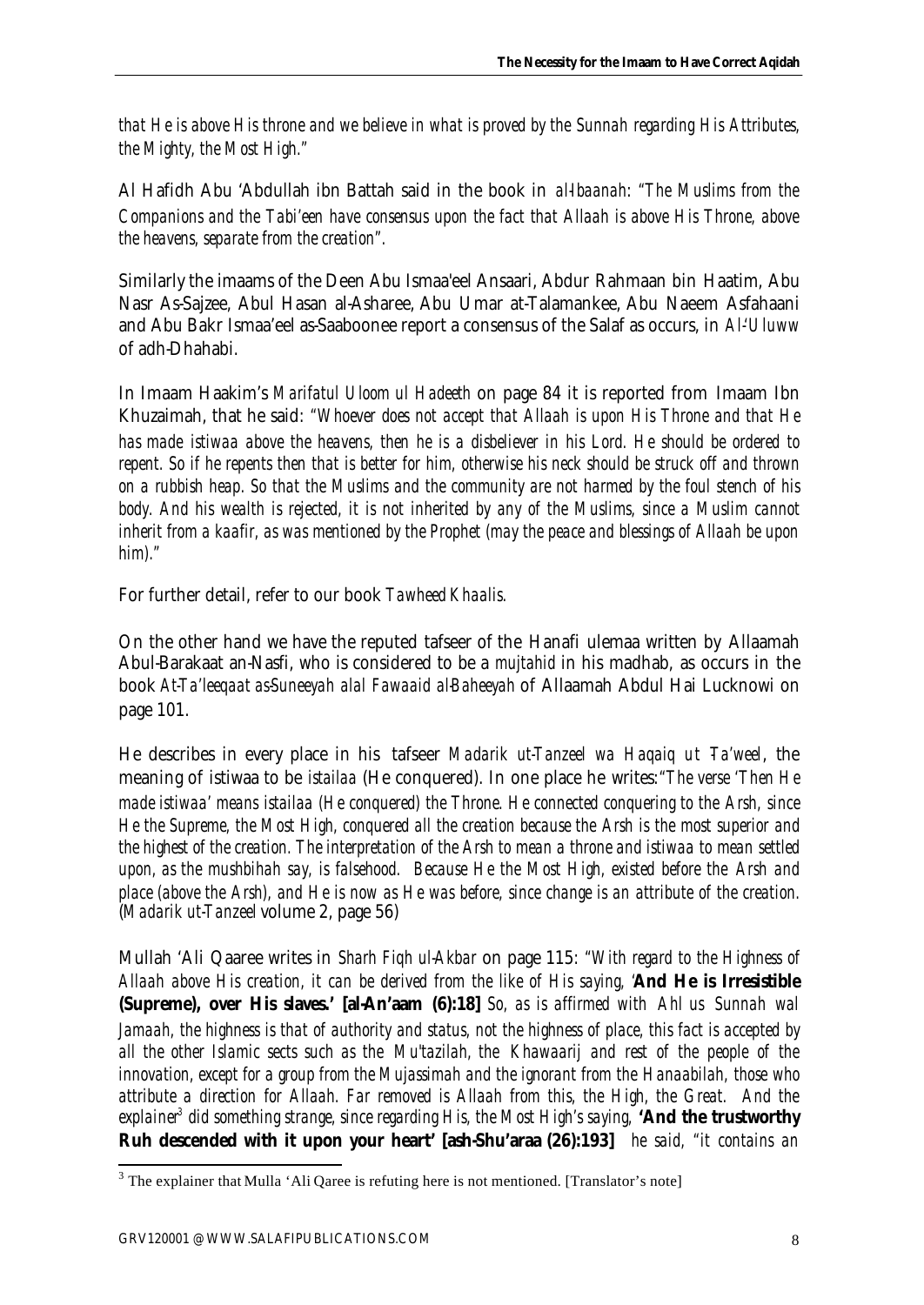*affirmation of the attribute of highness" and his confusion is not hidden since although descending and sending down are indicative of a high place the meaning of nuzool (descending) here is coming down from the direction of the sky. There is no dispute about the fact that the Speech of Allaah is at a higher level than the heart of the Noble Prophet (may the peace and blessings of Allaah be upon him), but this does not necessitate that the Owner of the Dominion (i.e. Allaah) is at a high place.*

*As for his saying "and the statements of Salaf regarding the affirmation of the attribute of Highness for Allaah, the Most High, are many" after that he mentioned some verses and ahadeeth proving the attribute of 'Fawqiyyah' and the description 'uluw' which is uncontested but must be subjected to ta'weel, such that it does not mean the highness of place, rather, the highness of authority and status."*

The like of this is mentioned in Ibn Ghamaam's book *Masaa'irah ma' Sharh Masaamriah* on pages 30 to 34.

From the book *Malfudhaat maaroof bi-shamaaim Amdadeeyah* by the pir and guide of the present day Hanafi's, Haji Amdaadullaah Sahib some example are presented: On page 38 it says: *"The slave was himself a hidden god before his existence and God was an apparent slave."*

As a proof, he states that Allaah, the Most High, has said (in what is a fabricated hadeeth): *"I was a hidden treasure…"* and he goes on to say *"Before his apparent existence the slave himself was a hidden god. Now the slave is the apparent God."*

On page 59 regarding the saying (in the Qur'aan): **"Verily, I am your Lord so remove your shoes" [Ta-Ha (20):12],** he says: *"This is the voice which came forward at Tur and was the voice from within Musaa (may Peace be upon him), which is present in every person."*

On page 71 it says: *"Since the Prophet (may the peace and blessings of Allaah be upon him) is coupled with the Truth (Allaah) the 'slave of Allaah" can be called the 'slave of the Messenger'. This is because Allaah the Most High says: "Say: O My slaves who have transgressed against themselves! Do not despair the Mercy of Allaah, verily Allaah forgives all sins. Truly, He is Oft-Forgiving, Most Merciful." [az-Zumar (39):53] and the original speaker is the Prophet (may the peace and blessings of Allaah be upon him).*

Maulana Ashraf Ali Thaanavi Sahib says that the link (connection) is the Prophet (may the peace and blessings of Allaah be upon him)<sup>4</sup> and regarding the part of the verse: "do not **despair from the mercy of Allaah,"** he says: *"If Allaah the Most High, was the one saying it then it would be 'from My Mercy', so that the connection would be to 'My slaves'.*

On page 70 it says: *"A woman is an outward manifestation of a man, and man is an outward manifestation of truth. A woman is a mirror of Allaah, the Most High, and divine beauty is apparent in her."*

Consider this well! On page 100 it says*: "I say that my slave girl reports from a woman saint that once her nephew had come for Hajj and the ship was destroyed. In a distressed state he dreamt that the*

<sup>&</sup>lt;sup>4</sup> Meaning that the wording of the verse indicates that the Prophet (sallallahu alaihi wasallam) is the one who is saying "O my slaves", and not Allaah. Hence, it is correct to name a person with Abd ur-Rasool (Slave of the Messenger) and the likes. [Ed.]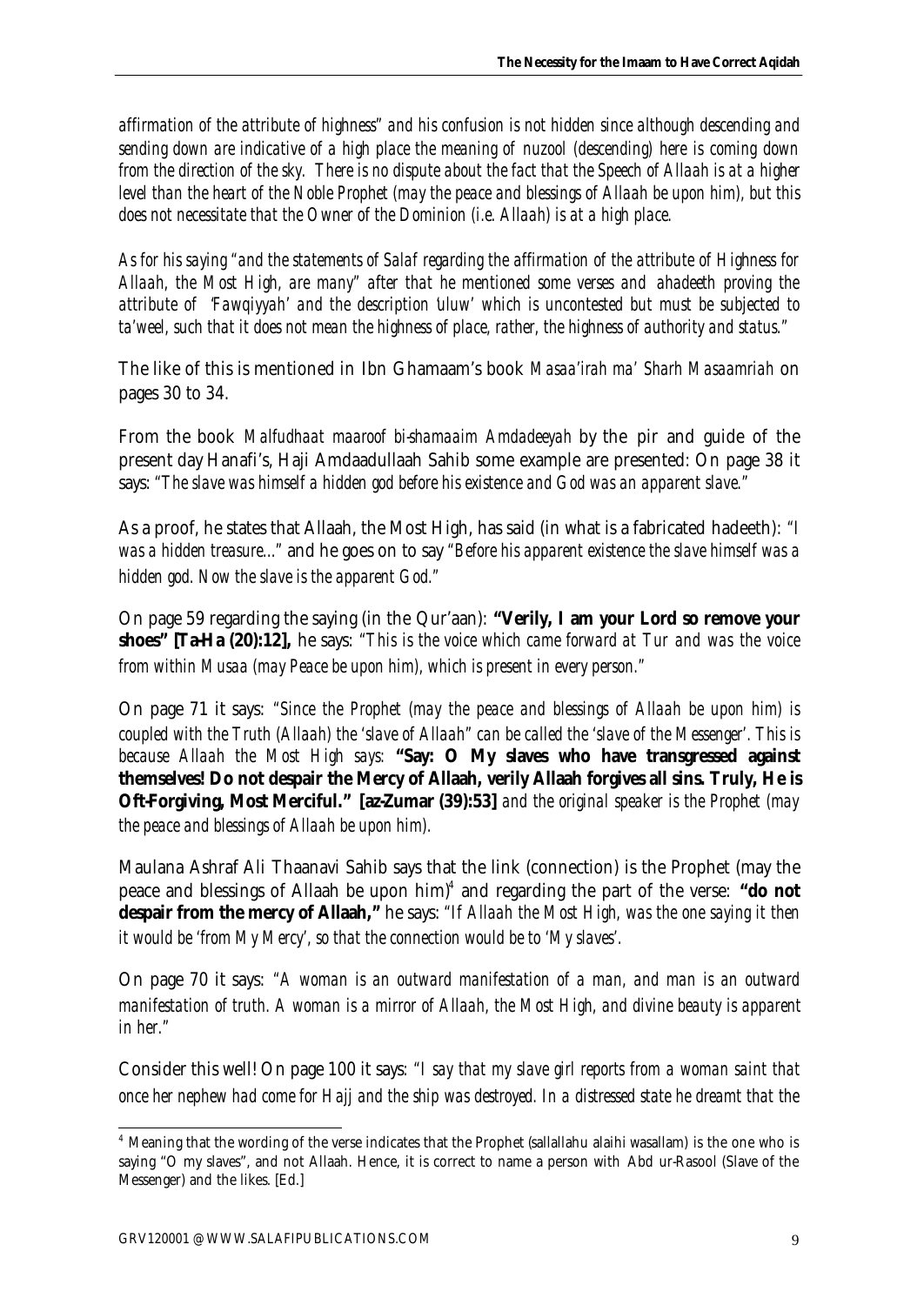*ship had been rescued by Haji Sahib and Hafidh Jeo Sahib who had lifted it on their shoulders. In the morning it became known that the ship had safely reached the shore after a journey of two days. He said, "I did not know that the doer of action was actually Allaah, the Generous. How surprising if it's true. He makes difficulties easy Himself in the form of others and the name is attributed to you and me."*

Haji Amdaadullaah writes on page 22 in the book *Diyaa ul Quloob*: *"His existence is manifest in every place and He is the beginning and the end. Say it and imagine that there is no one except him and become absorbed in this concept."*

After a few lines he writes: *"There are many other observations for example "Wherever you turn you will find Face of the Allaah" [al-Baqarah (2):115] and "And Allaah is ever watchful over you" [an-Nisaa (4):1] and "And He encompasses everything" [ash-Shura (42):54] and "And in yourselves do you not see." [adh-Dhaariyaat (51):21]*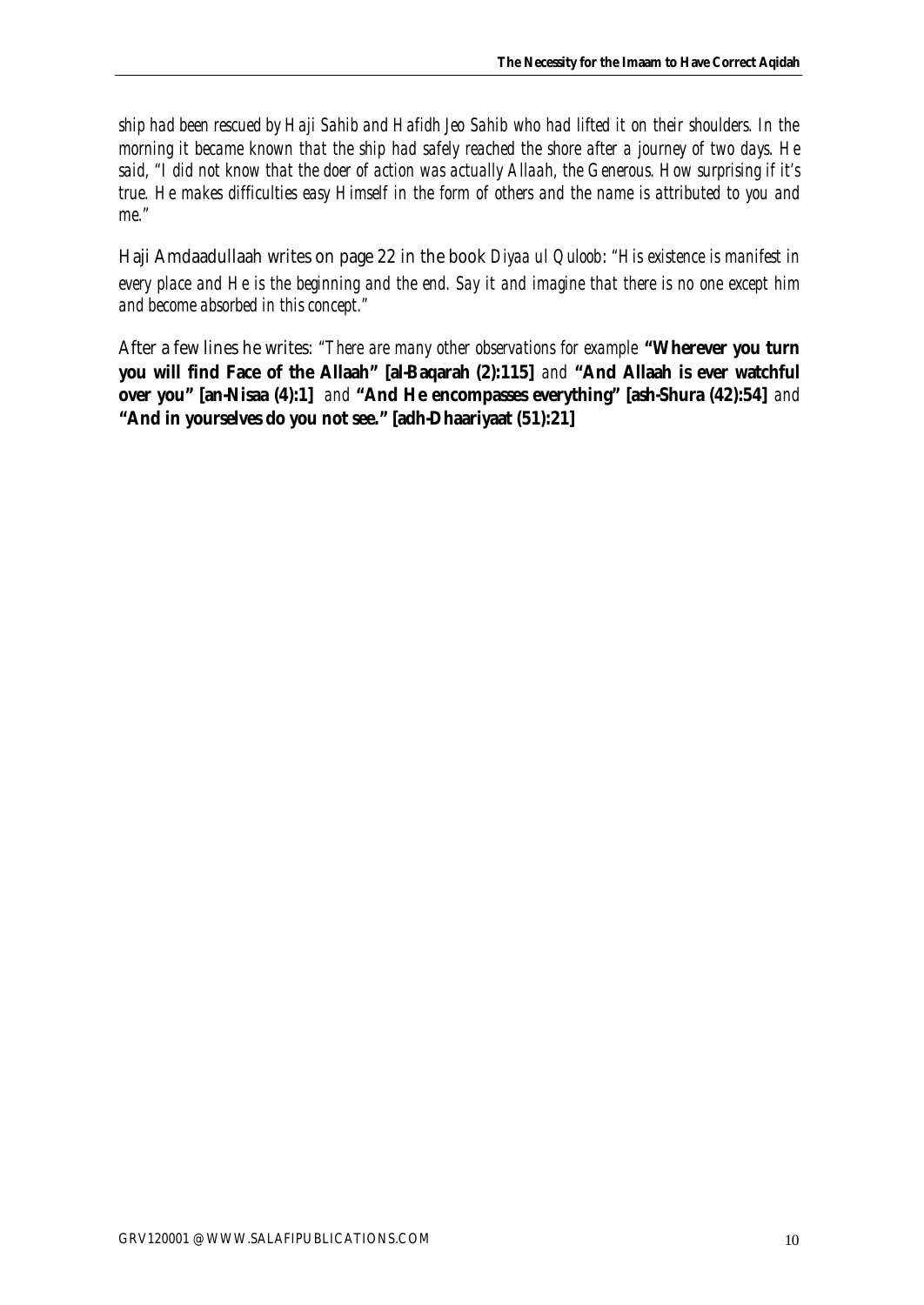**Secondly**: The Hanafi's do not consider the Qur'aan from cover to cover to be the Speech of Allaah. The famous book of Hanafi's *'Sharh aqaaid un-Nasfiyyah'*, which is taught in the schools, should be looked into between pages 41 and 44.

Some of the quotations are presented below:

*"We do not say that the words and alphabets of the Qur'aan are of a previous existence. And we are not convinced that it is new. Rather, the meaning of the Qur'aan is ancient, which is with the essence of Allaah. Allaah speaks with this established arrangement which indicates it ancient (pre-existent) meaning. It is this arrangement which Allaah causes the people to hear. It is this arrangement which is memorized and it's inscriptions and shapes are written in place of the letters which indicate it's meaning. So the meaning of His saying: "So that he may hear the Word of Allaah" [at-Tawbah (9):6] means until they hear the words which indicate the speech of Allaah. Just as it is said 'I have heard the knowledge of so and so'. Thus Musaa (may Peace be upon him) heard a voice which indicated Allaah the Most High. However since it was not through the medium of a book or an angel, he was particularized with the name 'Al-Kaleem'. It is a matter of fact that the speech of Allaah the Most High is a term shared between the ancient Al-Kalaam an Nafsee (meaning being related to Him, being an attribute of Him, the Most High) and between the spoken, the new the one written from the chapters and verses (meaning that it is the creation of Allaah and not from the writings of the created)."<sup>5</sup>*

This aqeedah is also complete contradiction to the Salaf of the ummah.

Abu Bakr al-Mahlaal said that Harb al Karmaani informed us that Ishaaq bin Rahwayyah narrated from Sufyan from 'Amr bin Deenar who said: *"I have met people for seventy years, from the Companions of the Messenger and other than them. They all used to say, "Allaah is the Creator and everything other than Him is created, except the Qur'aan, for verily it is the speech of Allaah. It came from Him and to Him it shall return."* (*Kitaab ul-'Uluww* of Ad-Dhahabee, page 130)

And due to this the Hanafi imams consider it correct to pray in a language other than Arabic and that it is sufficient to read a translation of the Qur'aan instead of the actual words, since according to them the Speech of Allaah is only in the Lawh al-Mahfoodh and that which is read in the mihraab or pulpits, between the two covers and that which is memorised is only an understanding of the actual Qur'aan. The famous teaching book of the Hanafi's *Hidaa*y*ah* says in the chapter on the description of the prayer:

According to Imaam Abu Hanifah, His, the Most High's saying**: "And verily it is in the previous scriptures**" [ash-Shu'ara (26):196] means that the Speech of Allaah in these scriptures is not in this language (i.e. Arabic). So therefore it is permissible, due to a weakness, to read the Qur'aan in other than the Arabic language except when it opposes the Sunnah and it is permissible in any language except in Persian, and it is correct, as we have clarified. And the meaning does not change in different languages. And the difference of opinion is only in the different recitations and there is no difference of opinion that reading the Qur'aan in different languages is correct and sound.

l  $^5$  Meaning the Qur'an as it is with us, letter for letter, word for word, that is the recited, memorised Qur'aan that is with us, is not the actual Speech of Allaah but only an approximation of the meaning that exists with the Self of Allaah.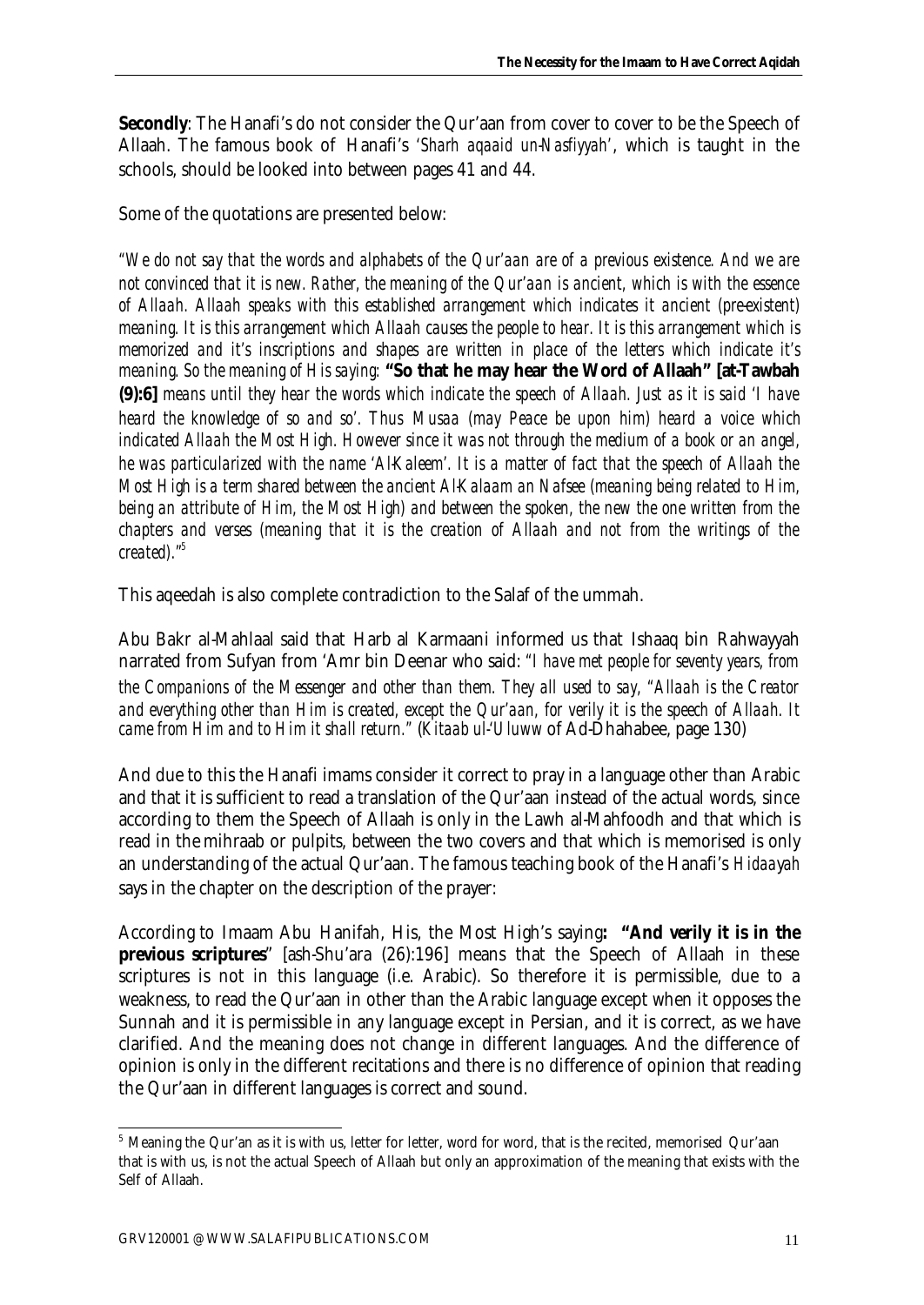And in the book *Kifaayah Sharh ul Hidaya ala Haamish Fath ul Qadeer* in volume 1 on page 200 it says: *"The Quraan's description as being in the previous scriptures does not mean that it was in them with its arrangement, so it became assigned in these scriptures with its meaning. It became established in Persian through means of translation comprising its meaning and thus recitation in Persian became permissible."*

However it is this Qur'aan which was called the Speech of Allaah in the Qur'aan and ahadeeth and this is what is established from the consensus of the Salaf us-Saaliheen.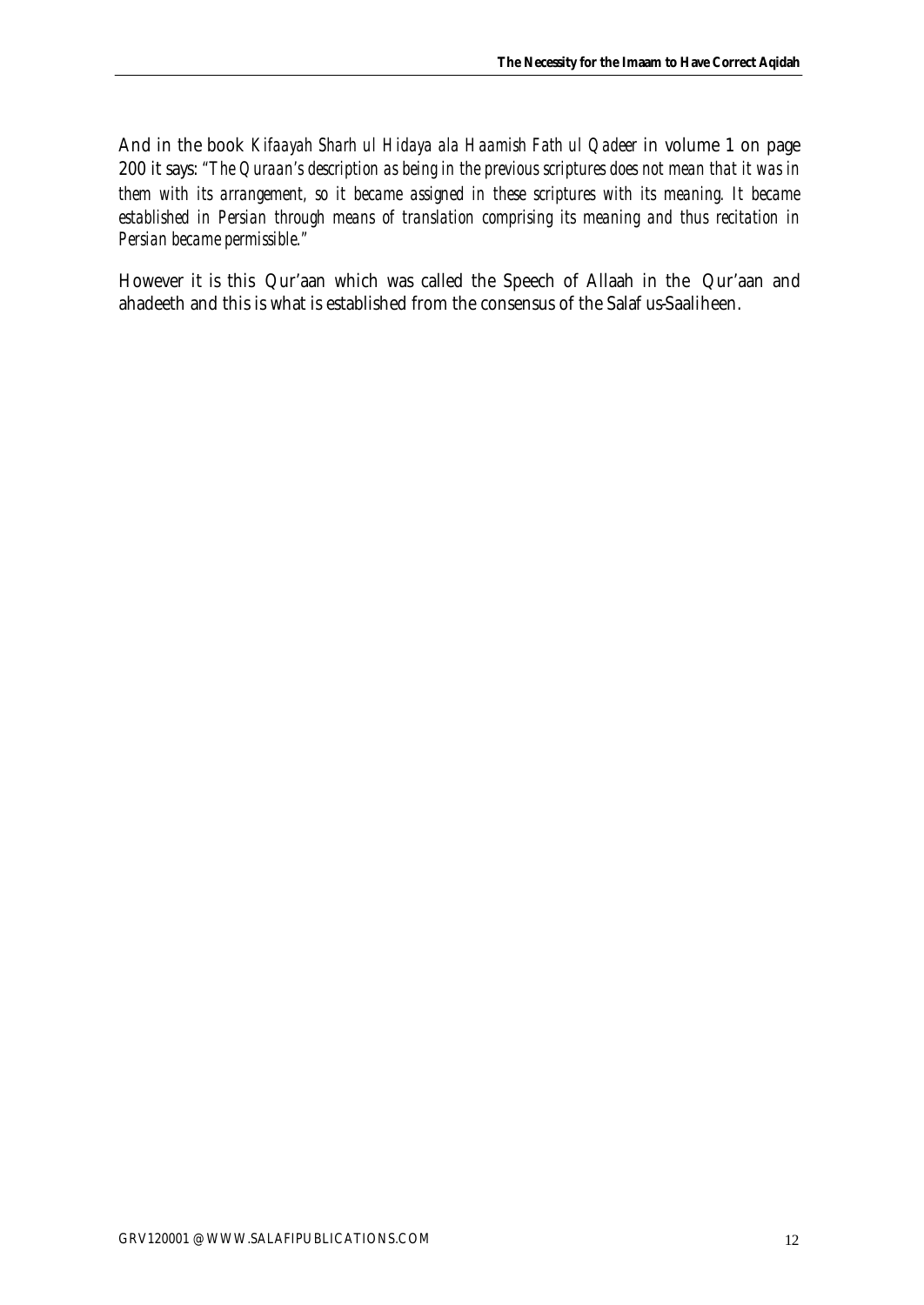**Thirdly**: The Hanafi's acknowledge tawassul and actually the mushrikeen had the same belief. Allaamah Khaleel Ahmad Sahaaranpuree writes in the above mentioned book on page 7, *"We and our scholars believe that the tawassul of the prophets, awliyaa, martyrs and the truthful is permissible while making supplication during their lifetime or after their death, one should clearly state: O Allaah through the means of so and so respected individual I seek the acceptance of my supplication and the granting of my wish."*

Thereafter he writes, *"Our great guide of the Arabs and non-Arabs Hadhrat Haji Amdaadullaah Sahib, Muhaajir Makki, Sheikh ul Mashaaikh Qutb ul Aalam Maulana Rasheed Ahmed Sahib, Muhadith Gangoohee and Hakeem ul-Ummah Hadhrat Maulana Shah Muhammad Ashraf Thaanavi Sahib have presented the writings of their predecessors which show that they had indulged in and were established upon seeking tawassul*."

Allaamah Thaanavi's writings *Qurbaat ind Allaah* and *Manaajaat Maqbool* are a testimony that according to him supplicating to Allaah through tawassul of the awliyaa is permissible and established. Below is some poetry from *Manaajaat Maqbool*:

> *By your Honour and Might For the sake of Your Prophet and his family For the sake of your Prophet O God Whose name is Muhammad Mustafaa (the chosen one) For the sake of Hadhrat Musaa O Generous One Who is your prophet and your Kaleem*

And the very same Haji Amdaadullaah, who was named the guide of the Arabs and non-Arabs writes in his *Shamaaim Amdaadiyah* on page 84 some poems in which his addresses his guide Shah Noor Muhammad as follows:

> *Today there is only the support of your essence in this world Nothing is requested from others besides you Rather the day comes about when Allaah destines Holding your bosom I would say O Shah Noor Muhammad it is time for help.*

This kind of belief is clearly shirk, and refuge is sought with Allaah.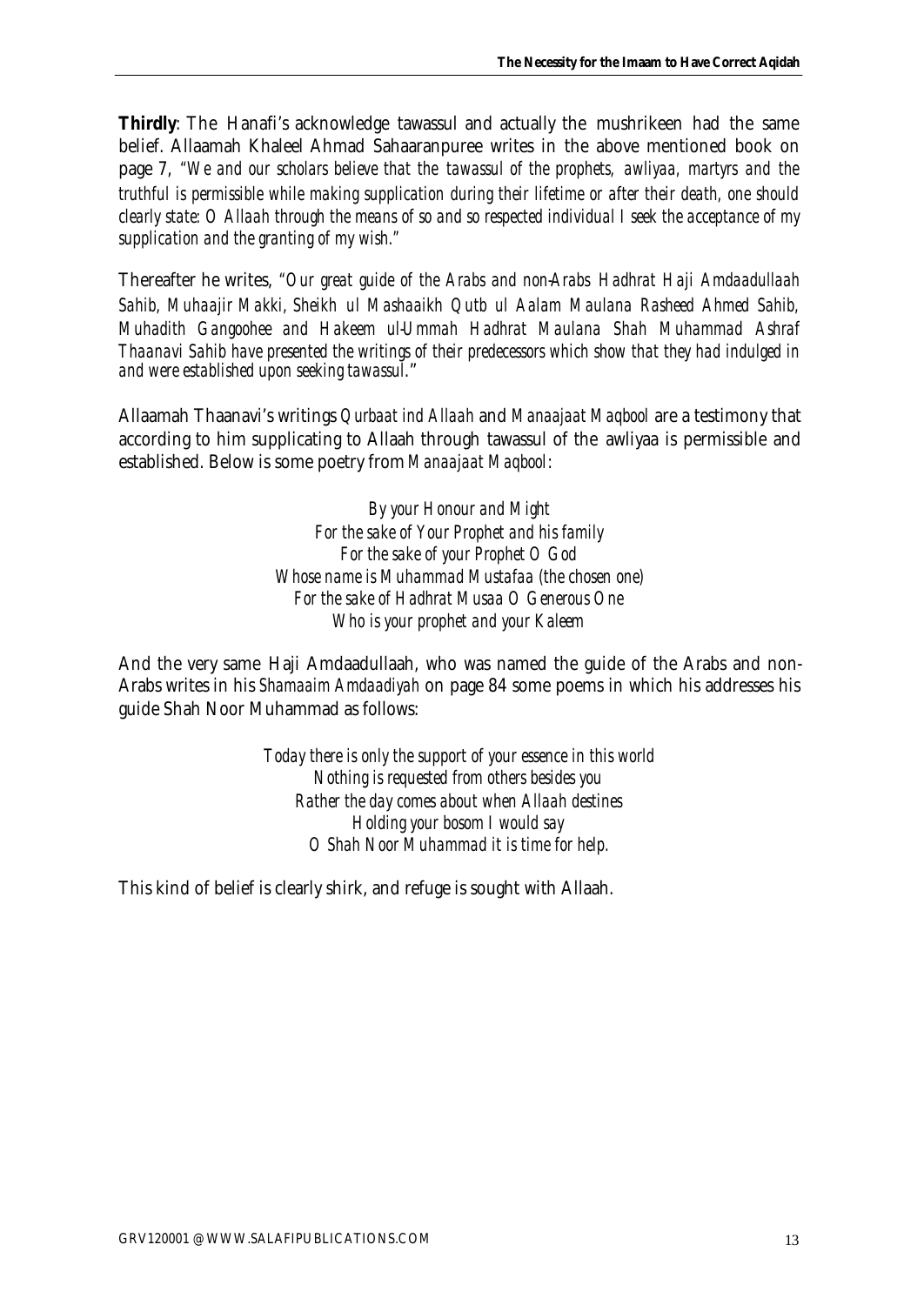**Fourthly**: In accordance with the Quraanic belief, ever-lasting life is an attribute of Allaah alone:

### **"Allaah, none has the right to be worshipped but He, the Ever-Living, the One Who sustains and protects all that exists." [al-Baqarah (2):255]**

### **"He is the Ever Living, none has the right to be worshipped but He, so invoke Him making your worship pure fro Him Alone. All the praises and thanks be to Allaah, the Lord of the Worlds" [al-Mu'min (40): 65]**

And He has no partner in this attribute whatsoever.

According to the Hanafi madhhab the Prophet (may the peace and blessings of Allaah be upon him) possesses the life of this dunyaa even in the grave and Allaamah Hasan Sharbanlaali Muraaqi al-Falah Ali Noor writes in *al-Eedah* (with Tahtaawi's footnotes) on page 447: *"And from that which is established with the ulemaa is the fact that the Prophet is alive and being provided with sustenance. He (may the peace and blessings of Allaah be upon him) benefits from all the different types of pleasures and types of worship, except that he is concealed from the vision of those who are deficient of noble rank."*

And in Aqaaid Deoband on page 7 it states: *"According to us and our scholars, the Prophet (may the peace and blessings of Allaah be upon him) is alive in his blessed grave and living the life of the dunyaa. Elaborate and particular for the Prophet (may the peace and blessings of Allaah be upon him) and martyrs, this is not a life of barzakh which is the case for all the other Muslims rather all mankind."*

This belief is clearly against the Noble Qur'aan. Allaah, the Most High, says:

## **"Verily you, (O Muhammad) will die and they too will die" [az-Zumar (39):30]**

Further Allaamah Qaasim Naanuti has written a brief book called *Aabi Hayaat* regarding the issue of the Prophet (may the peace and blessings of Allaah be upon him) being alive. On page 2 he clearly states that the Prophet (may the peace and blessings of Allaah be upon him) is still alive in his grave and like a reclusive hermit who is in seclusion.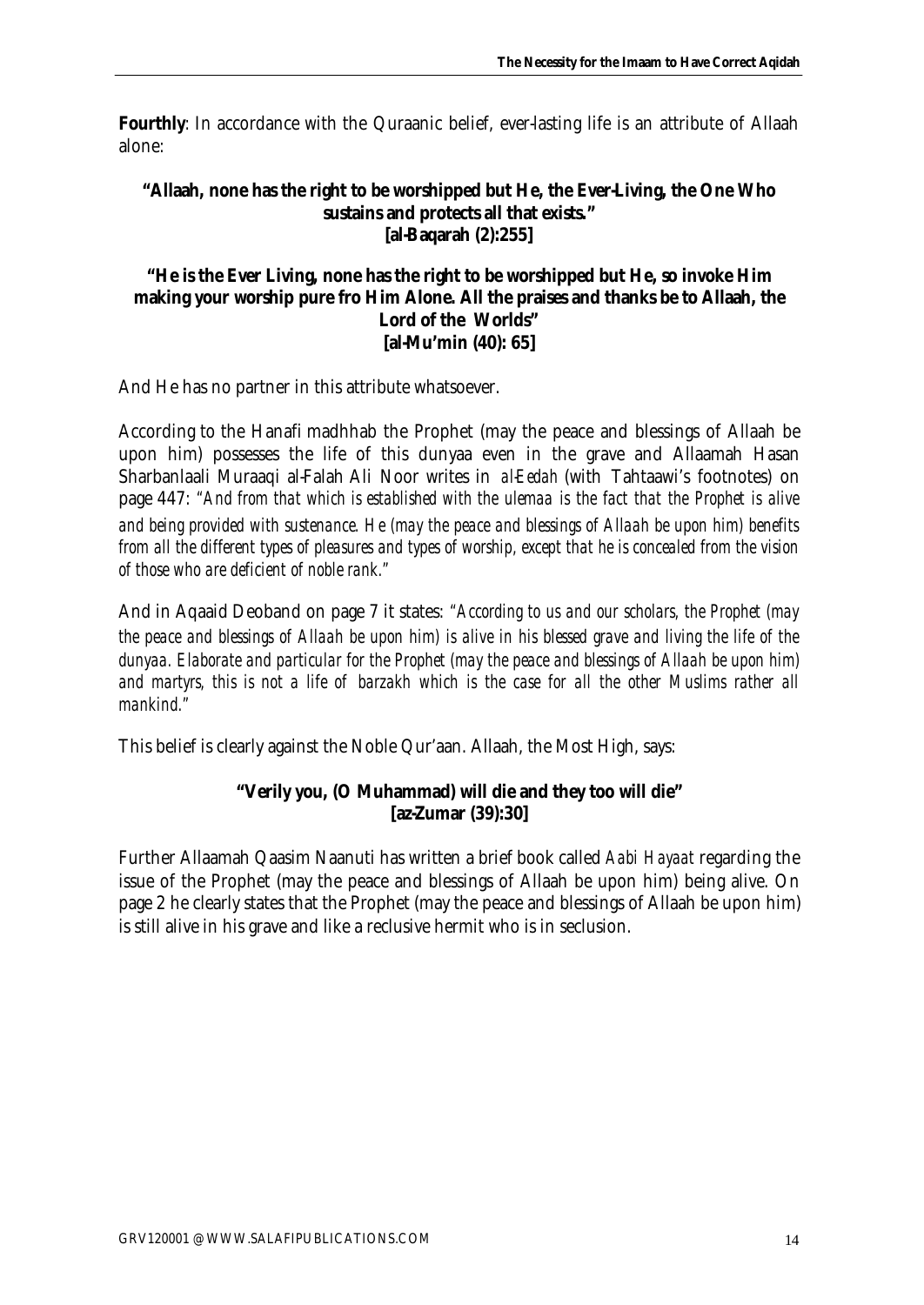**Fifthly**: The aqeedah of the Salaf us Saaliheen Ahl us Sunnah wal Jamaah is that Imaan is speech and action, it increases and decreases as stated in *Fath ul Baari* (pages 47-52 volume 1).

And Muhammad bin Nasr al-Maroozee reported in the book *Ta'dheem Qadr us Salaah* from a group of the imaams that this was their aqeedah. And that which is reported from the Salaf clearly by Abdur Razaaq in his *Mussanaf* from Sufyaan ath-Thawree, Maalik ibn Anas, Awzaa'ee, ibn Juraij, Ma'mar and others who were famous fuqahaa of their time. Similarly Abul Qaasim al-Lalakaa'ee in *Kitaab us Sunnah* reported from Shafi'ee, Ahmad ibn Hanbal, Ishaaq ibn Rahwayyah, Abu Ubaid and others from the imaams and he reported with a sound chain from al-Bukhaari that he said *"I met more that 1000 people from the ulemaa in different places and I did not find any of them differing on the point that Imaan is speech and action, it increase and decreases."* Ibn Abi Haatim and Al Lalakaa'ee have related the like of this with chains from numerous companions and tabieen and all those who refer to their consensus. Fudayl ibn Iyaad and Wak'ee have reported the same meaning of Imaan from Ahl us Sunnah wal Jamaah.

Furthermore numerous Quraanic verses prove the same point:

## **"And when His verse are recited to them they increase their Imaan" [al-Anfaal (8):2]**

## **"And the believers may increase in Imaan" [al-Muddathir (74):31]**

And apart from these there are other verses as well and many ahadeeth reported about the same topic.

Imaan Bukhaari has specifically collected various chapters and interpretations under this title, in his Saheeh in the Book of Imaan, from which the path of the Salaf becomes evidently clear. Similarly the books, both entitled *Kitaab ul Imaan*, of Imaam Ibn Abi Shaibah and Imaam Abu Ubaid al-Qaasim bin Salaam should be consulted.

Furthermore, Imaam ibn Khuzaimah says on page 9 of *Kitaab ut Tawheed*, *"And verily I met people from the ulemaa and the fuqahaa in Iraq and the other nations, so I asked them about Imaan. They all said Imaan is speech and action and intention, it increases and decreases."*

However the belief of the Hanafi ulemaa is contrary to this. They declare that Imaan comprises of two things: Affirmation of the tongue and confirmation of the heart. They do not regard actions to be part of Imaan. In Imaam Tahawi's *Kitaab ul Aqeedah* on page 17 he says, *"Imaam is affirmation of the tongue and confirmation of the heart."*

And Allaamah Abul Muntahi al-Mughnisaani al-Hanafi says in *Sharh al Fiqh al Akbar* on page 31, *"Verily the righteous actions are not part of Imaan because action increase and decrease "*

And in *Sharh Aqaaid Nasfiyyah* on page 88 the author says, *"So there are two points here. The first is that actions are not included in Imaan due to what has preceded that the reality of Imaan is*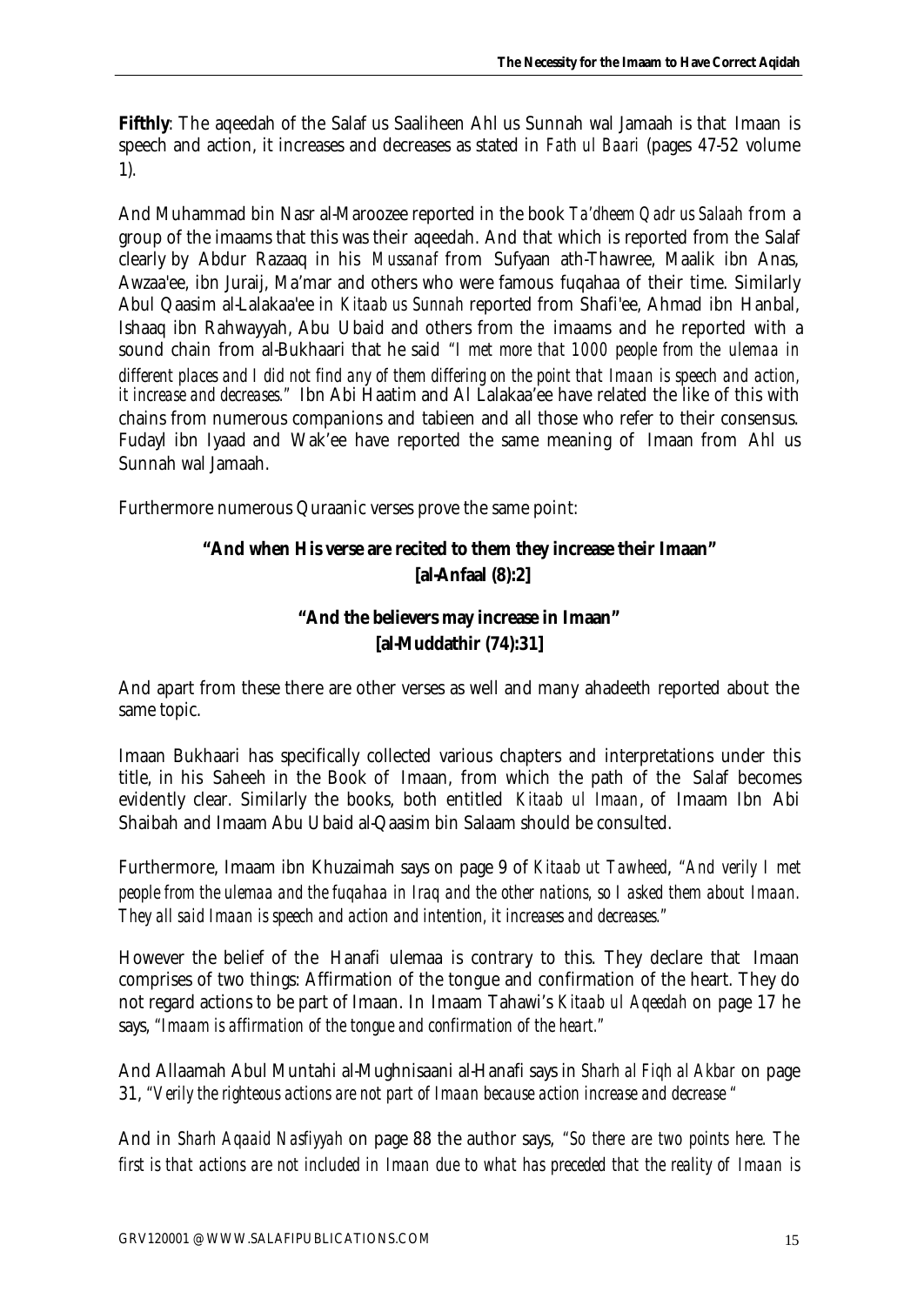*affirmation. Because the Book and Sunnah report the connection of actions to Imaan, such as the saying of the Most High, "Verily those who believe and do righteous deeds." Such that there is disassociation between the two parts of the connection. Secondly that the reality of Imaan does not increase nor decrease due to what has preceded that it is confirmation of the heart which reaches the extent of certainty and compliance, and this is not perceived to increase or decrease such that whoever attains true confirmation then whether he is obedient or commits sins his confirmation remains in its original form and does not change."* (Summarised and the like of this is found in most of their books)

On the basis of this, according to them, prayer is not considered as Imaan although the Book and Sunnah regard it as such.

And in Saheeh Bukhaari in the Chapter of Imaan, the chapter regarding prayer is from Imaan. And the saying of the Most High: "**And Allaah would never make your Imaan to be lost" [al-Baqarah (2):143]** i.e. your prayers directed towards Jerusalem. In Fath-ul-Bari, volume 1 page 33 the reports for this tafseer are mentioned from which the author derived the title of the chapter. Then at-Tayaalasee and an-Nasaee have reported by way of Shareek and others, from Abu Ishaaq who reported from al-Baraa' regarding the mentioned hadeeth that Allaah revealed "**And Allaah would never make your Imaan to be lost"** meaning your prayer towards Masjid ul-Aqsaa.

And this why the testimony of Muhammad bin al-Hasan ash-Shaybaani, the student of the pillar of the Hanafi madhab, Abu Hanifah, was not accepted in the Islamic courts.

It is reported by Ibn Adiyy who reported from Ishaaq bin Rahwayyah that he said he heard Yahyaa bin Adam say: "*Shareek did not allow the Murjiah to give testimony, Muhammad bin al-Hasan gave testimony in front of him and he rejected his testimony. So he was asked about it and he said: 'I do not allow it (i.e. the giving of testimony) for the one who says that the prayer is not from Imaan'.*" (*Lisaan ul-Meezaan*, volume 5, page 121-122)

Imaam Abdullaah bin Ahmad bin Hanbal mentioned in his book *Kitaab us Sunnah*' on page 83 that: Yaqoob bin Ibraaheem ad-Dawraqee narrated to me, Abdur-Rahmaan bin Mahdi narrated to us saying: *'It has reached me that Shu'bah said to Shareek: "How is it that you do not permit the testimony of the Murjiah?" He said: "How can I permit the testimony of a people who claim that the prayer is not a part of Imaan"*

In the same way another student of Abu Hanifah, Qaadi Abu Yusuf came across the same incident. Imaam Muhammad bin Khalaf al-Wak'ee mentions in the book *Akhbaar-ul-Qadaah* in volume 3 on page 261: Ja'far bin Muhammad narrated: I heard Ishaaq bin Rahwayyah say: I heard Yahya bin Adam say: *"Shareek rejected the testimony of Abu Yusuf. So it was said to him, "Have you rejected his testimony?" He said, "Should I not reject his testimony while he says that prayer is not from Imaan?"*

Imaam Hafidh Abu Sa'ad Al-Ajalee mentions in *Tareekh wa Marifatuth Thiqaat* on page 481 in the chapter 'Al-Kufeen': *Hammad bin Abi Hanifah came to Shareek and said to him: "Is prayer from Imaan?" He said: "We have not come here for this discussion" So Shareek said to him, "However we will begin with this", so he said, "Yes, it is from Imaan", so Shareek said: "Now testify!"*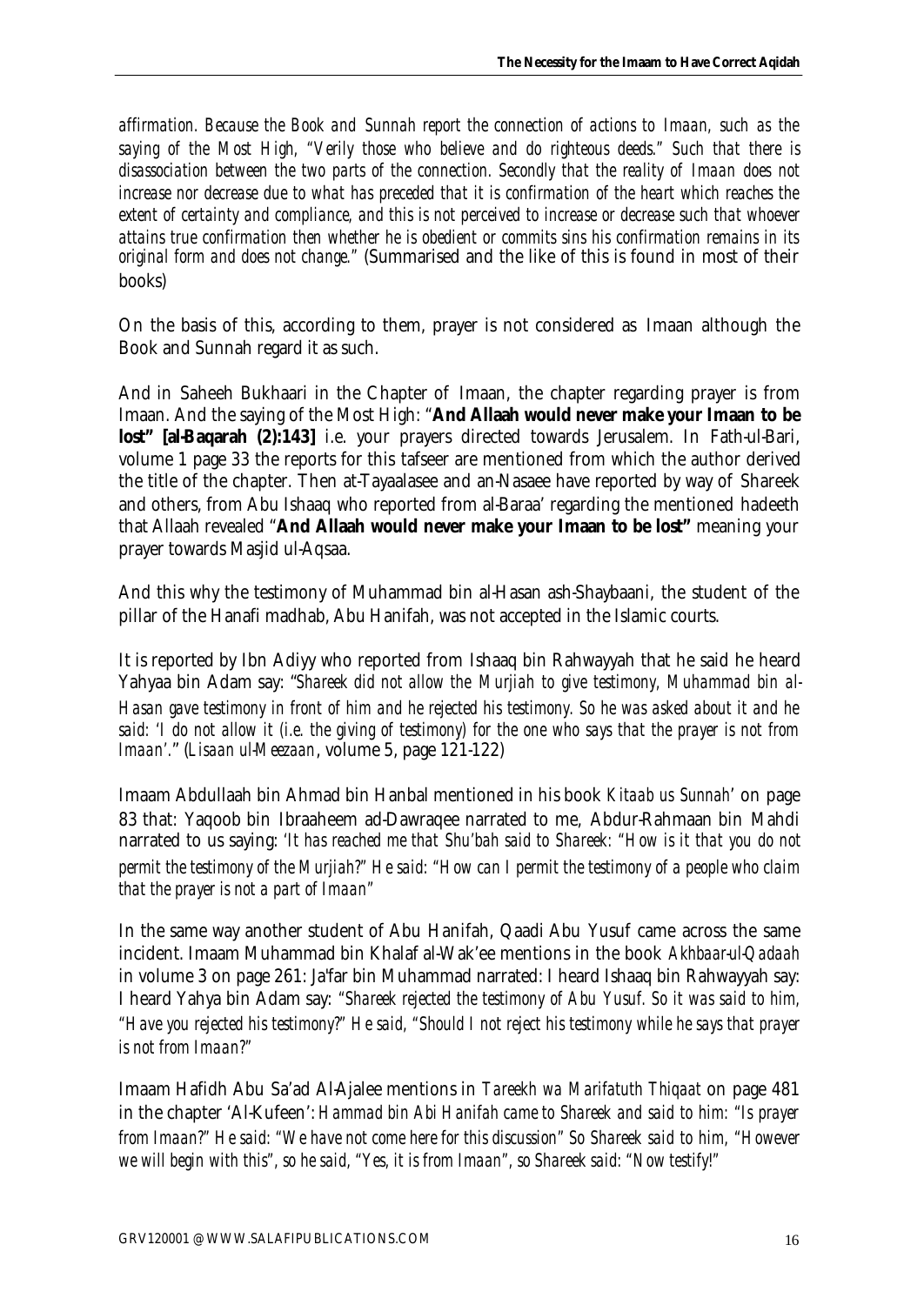So based upon this belief they (the Hanafi's) do not regard abandoning prayer as kufr, which is in opposition to the aqeedah of the Salaf us Saaliheen, the Companions and the tabieen.

Imaam Tirmidhi reported from Abdullah bin Shafeeq, who said, *"The companion of the Messenger of Allaah did not regard abandonment of any of the actions as kufr except the prayer"*. (As also occurs in al-Mishkaat page 59)

Imaam Ibn Hazam says that: *"it is narrated from Umar, Abdur Rahmaan bin Awf, Muaadh ibn Jabal and Abu Hurairah that whoever deliberately leaves an obligatory prayer such that its allotted time passes by then he is a kaafir and apostate. In this issue they were not opposed by anyone."* as has been reported in *Targheeb wat Tarheeb* of al-Mundhari in volume 1 on page 373.

And Hafidh Abdul Haq as-Shabeelee says in *Kitaab us-Salaah*, *"All the companions (may Allaah be pleased with them) and those who followed them held the opinion that leaving the prayer intentionally, such that its time passes by, is kufr. Amongst them, Umar ibn al-Khattaab, Muaadh ibn Jabal Abdullaah ibn Masood, Abdullaah ibn Abbaas, Jaabir, Abu Dardaa and similarly this is reported from Ali ibn Abi Taalib (may Allaah honour him). And from those other them- Ahmed ibn Hanbal, Ishaaq ibn Rahwayyah Abdullaah ibn al-Mubaarak, Ibraaheem an-Nakha'ee, al-Hakam bin Otaibah, Ayyub as-Sakhtiyaanee, Abu Bakr ibn Abi Shaibah, Abu Khaithamah Zaheer bin Harb."*

The like of this is reported by Ibn ul Qayyim in *Kitaab us Salaah* on page 41, and then on page 53 he says:

"Chapter: Mentioning the statements of the Ulemaa from the Tabi'een and those after them regarding the kufr of the one who abandons the prayer and the consensus which is reported regarding this issue.

And Muhammad bin Nasr said: Muhammad bin Yahya reported to us that Abul Nu'maan reported to us that Hammaad bin Zaid reported to us from Ayyub who said: *"The abandonment of the prayer is kufr, there is no difference of opinion in that."*

And it is reported from Muhammad that Abdullaah ibn Mubaarak who said, *"Whoever intentionally, without an excuse, delays a prayer beyond its allotted time then he has committed kufr."*

And Ali bin al-Husain ash-Shaqeeq said, "I heard Abdullaah bin al-Mubaarak say, *"Whoever says that I am not praying the obligatory prayers today then he is more of a disbeliever than a donkey."*

Yahyaa bin Maeen said, *"It was said to Abdullaah bin al-Mubaarak that there are a people who say that whoever does not fast and pray after he has accepted it, then he is a believer who has completed Imaan. So Abdullaah said, "We do not say what they say! Whoever leaves the prayer intentionally without an excuse, beyond its allotted time, is a kaafir."*

And Ibn Abi Shaibah said, *"The Prophet (may the peace and blessings of Allaah be upon him) said: 'Whoever abandons the prayer has committed kufr.' So it is said to him, 'Return from kufr', so if he does it then fine, but if not then he is given a respite for three days after which he is killed."*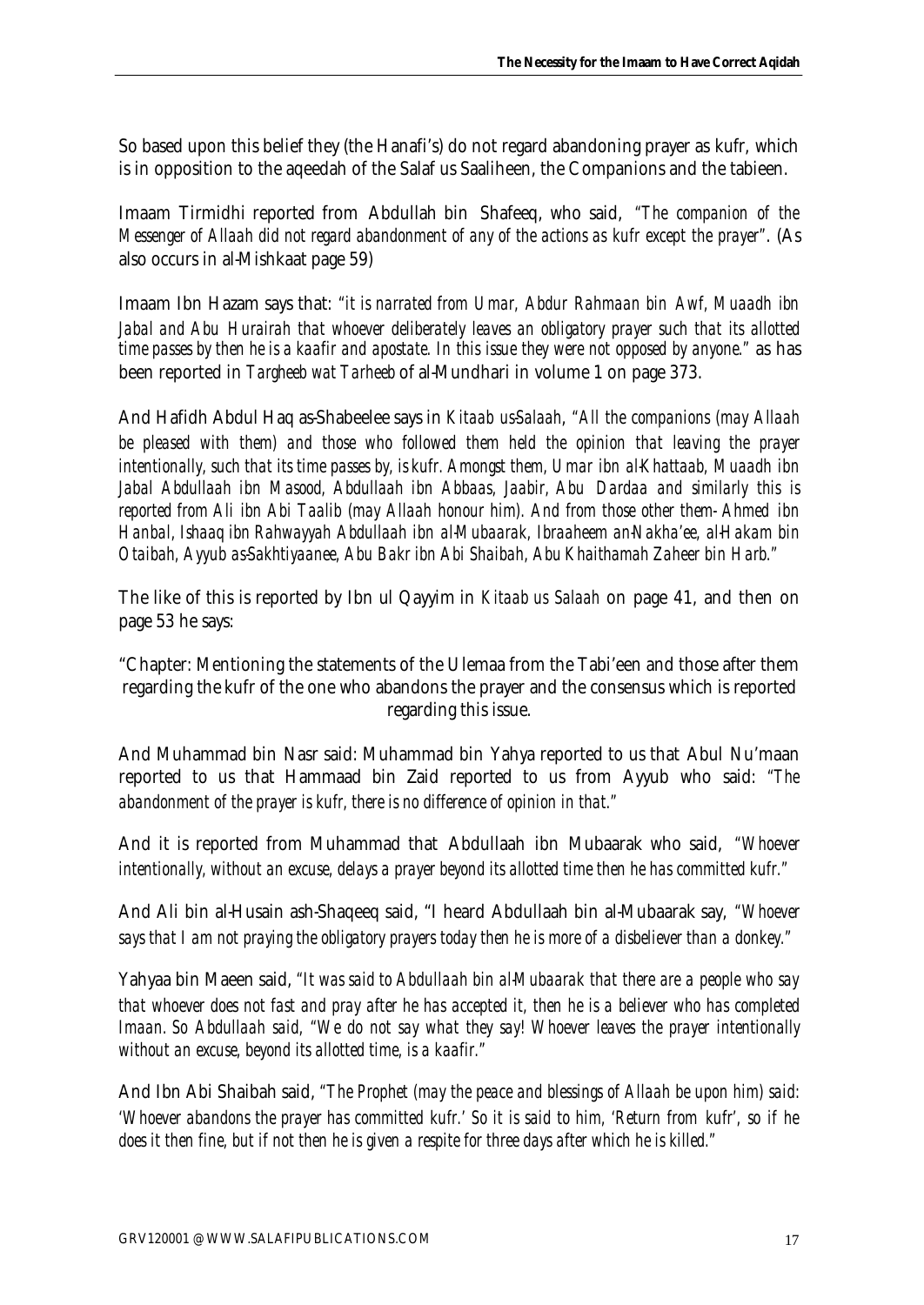And Ahmad bin Yasaar said, *"I heard Sadqah bin al-Fadl say when he was asked about the one who abandons the prayer, 'A kaafir', so the questioner asked him, 'Should his wife be divorced from him?' Sadqah replied, 'Where is kufr compared to divorce? If a man committed kufr shouldn't his wife be divorced from him?'*

Muhammad bin Nasr said, *"I heard Ishaaq say, 'It has been authentically reported from the Prophet (may the peace and blessings of Allaah be upon him) that the one who abandons the prayer is a kaafir.'*

Similarly it has been the opinion of the people of knowledge from the time of the Prophet (may the peace and blessings of Allaah be upon him) up to this day of ours, that the person who leaves the prayer intentionally without an excuse, beyond its allotted time, is a kaafir. (End of Ibn ul Qayyim's quote)

From these examples it is as clear as the daylight sun that the Companions, the great tabieen and the scholars of the hadeeth (may Allaah have Mercy upon them) agreed that the abandonment of the prayer was kufr. For further detail refer to *Kitaab ush-Sharee'ah* of Imaam al-Aajuree and *Kitaab us-Sunnah* of Abdullaah bin Ahmad bin Hanbal and *Kitaab us-Sunnah* of Lalakaa'ee etc.

**In opposition to this Hanafi's do not regard the prayer as Imaan and do not even regard it** as a part of Imaan. So in light of this how can prayer behind them be correct? Further when they do not regard the prayer as Imaan then what they are reading is unknown. And based on this belief the Hanafi's are included in the murjiah sect. Shaikh Abdul Qaadir Jelaani in *Ghunyaa tut-Talibeen*, and the great Hanafi scholar Allaamah Abdul Hayy al-Lucknowi in *Kitaab Rafa'at-Takmeel* have accepted this fact.

Furthermore, Imaam Abu Dawood as-Sijistaanee said in the book *Masaail ul-Imaam Ahmad bin Hanbal* on page 43, *"I said to Ahmed, "Should I pray behind the Murjiah? He said, "If he is a caller to it then do not pray behind him."*

Furthermore, regarding this issue *Kitaab us-Sunnah* of Abdullaah bin Ahmed ibn Hanbal and *Taareekh ul-Kabeer* of Imaam al-Bukhaari and *Masaail ul-Imaam Muhammad bin Uthmaan Abi Shaibah* should be consulted.

This belief and those mentioned above make it impermissible to follow the Hanafi's in prayer. Those who regard praying behind them to be correct have two well-known proofs for their position.

They present the following narration: *"Pray behind every righteous and sinful person."* However this narration is not authentic and not at all established.

The narration has been reported by Abu Dawood and ad-Darqutnee and the wording is his. It has also been reported by al-Baihaqi from the hadeeth of Makhool, from Abu Hurairah, with the addition <sup>"</sup>...and make Jihaad with every righteous and sinful (maam)", however it is munqati'.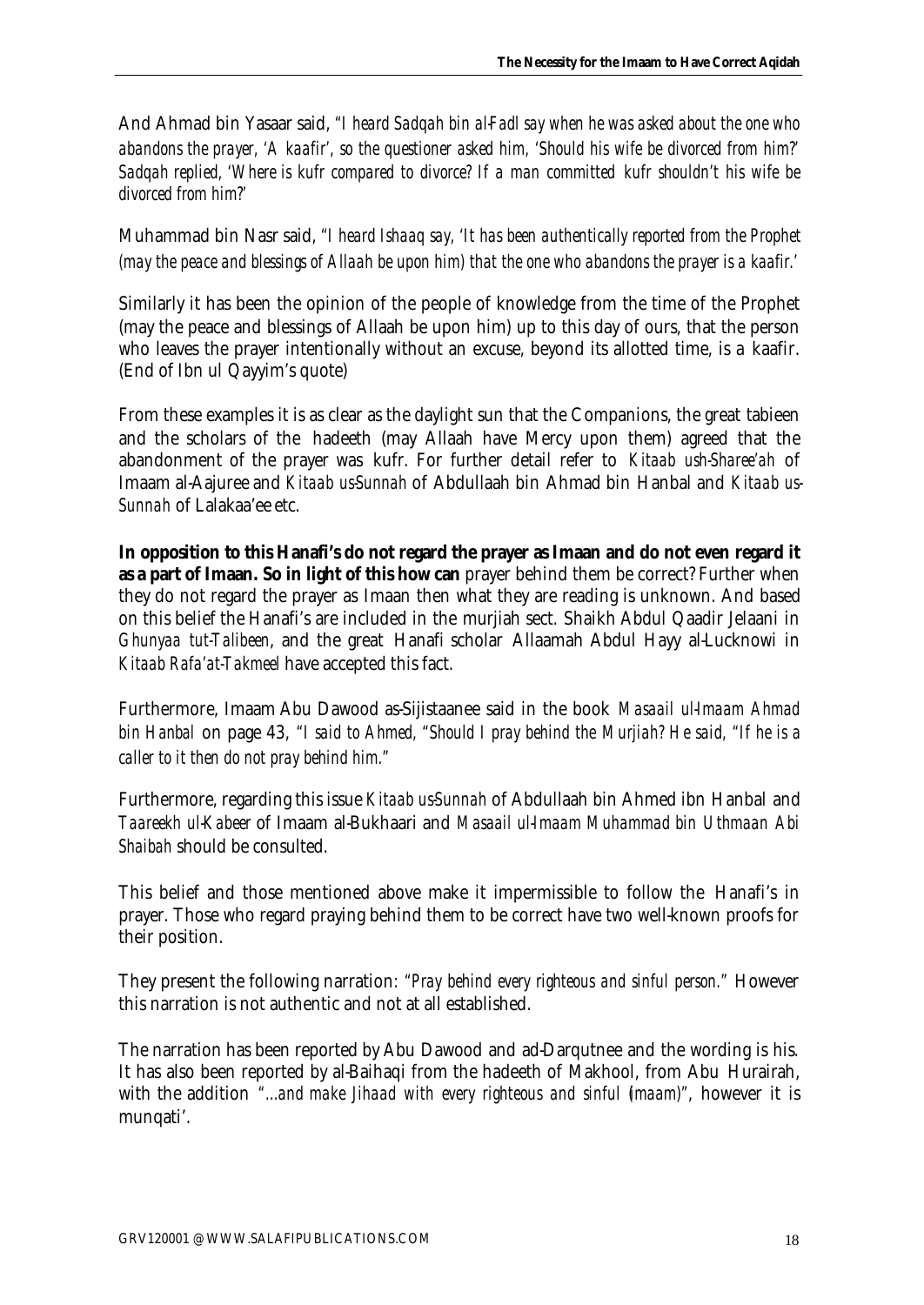It has another chain with Ibn Hibbaan in *ad-Du'afaa* from the hadeeth of Abdullaah bin Muhammad bin Yahyaa bin Urwaa, from Hishaam, from Abu Saaleh, however Abdullaah is *matrook* (abandoned).

Ad-Darqutnee reported it from the hadeeth of Al-Haarith from Alee and from the hadeeth of Alqamah and Al Aswad, from Abdullaah, and also from the hadeeth of Makhool from Waathilah and from the hadeeth of Abu Dardaa, from chains which are all very weak.

Al Aqeelee said, *"This text does not have any established chain."* And Baihaqi has ahadeeth regarding this issue which are all very weak.

The most authentic hadeeth on this issue is that of Makhool from Abu Hurairah (despite it being mursal) and Abu Ahmad al-Haakim said that this hadeeth is munkar.

And the same has been stated in *At-Takhless al-Khabeer* of Ibn Hajar on page 125 in volume 1, which is published in Egypt and Pakistan.

And similarly Imaam Abu Dawood declared it weak based on the fact that it is munqati. Similarly it occurs in *Nasb ur-Rayaah* of Az-Zaila'ee al-Hanafi in volume 2 on page 27.

And Imaam Abdul Adheem al-Mundhari writes about this narration in *Mukhtasir Sunan Abee Dawood* when he says on page 38: *"Makhool did not hear from Abu Hurairah."*

And the like of this is mentioned by:

Imaam Shawkaani in *Nayl al Awtaar* in volume 3 on page 174,

Allaamah Adheem al-Aabaadi in *Awn ul-Maabood Sharh Sunan Abi Dawood* in volume 2 on page 325,

Allaamah Suyooti in *Jaami us-Sagheer* in volume 2 on page 37,

Allaamah Manaadi in *Faid ul-Qadeer Sharh Jaami us-Sagheer* in volume 3 on page 260,

Allaamah Ameer Yamaani in *Subul us-Salaam* in volume 2 on page 29.

And other ulemaa have declared this narration weak in their books. So since this narration is not authentic then using it as a proof is not correct.

Secondly the issue here is not of righteousness or sinfulness, rather it is a discussion of aqeedah. Hence this narration, even if considered to be authentic, falls outside the sphere of this discussion.

The second proof is from Bukhaari in *Kitaab us Salaah*, the chapter on the clarification of the imaamah (leadership of the prayer) of the one who has been declared an innovator, that when Ameer ul-Mumineen Uthmaan (may Allaah by Pleased with him) was besieged in his house he was asked about the rebels who had captured the mosque and were leading the congregation, and whether they should be followed in prayer or not. He replied, *"The prayer is the best of the deeds of the people, so if people do good then do good with them and if the people do evil then avoid their evil."*